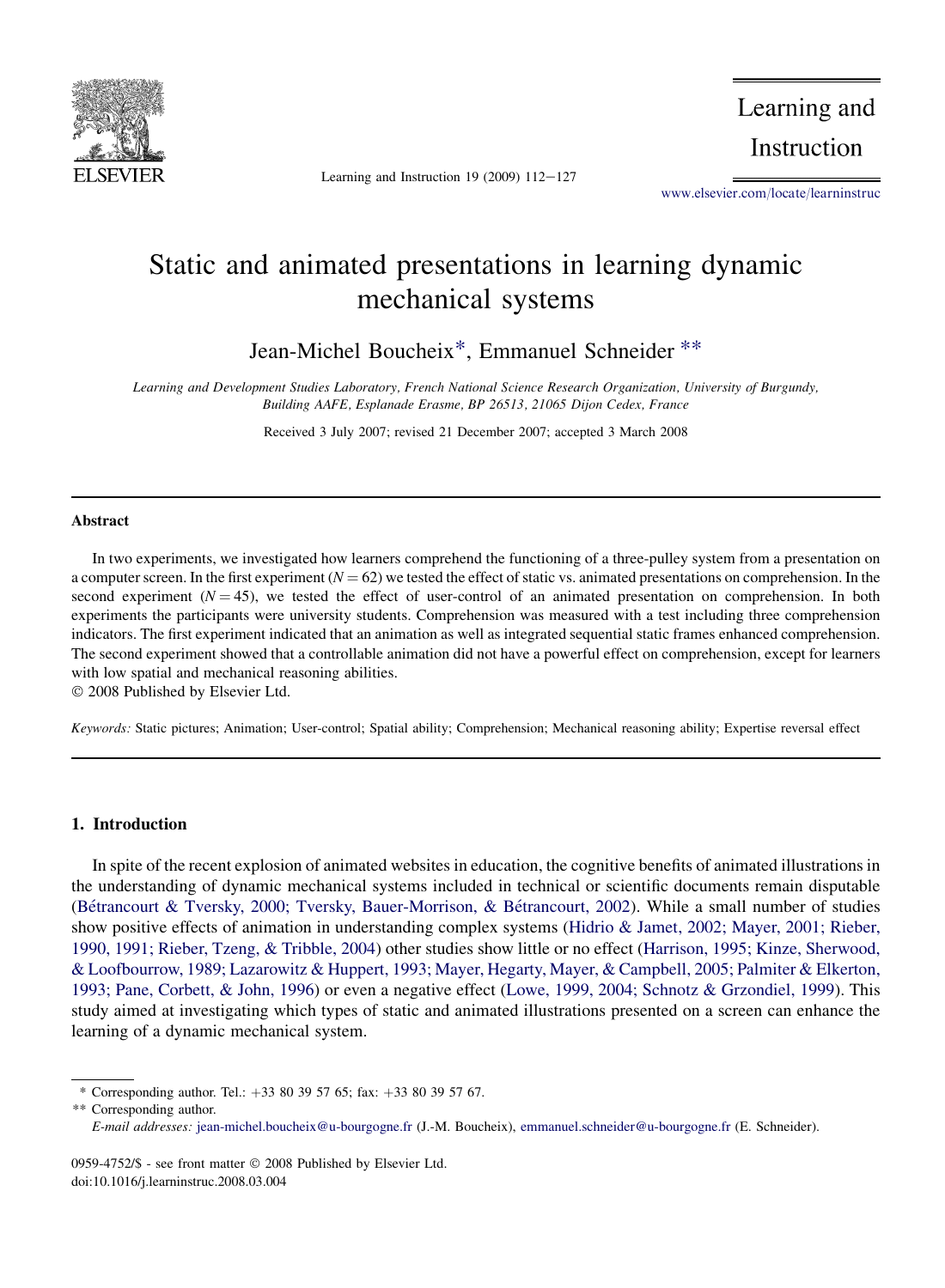#### 1.1. Efficiency of animations

One of the reasons why animations fail to improve comprehension of dynamic systems is related to their frequent violation of the ''apprehension principle'' defined by [Tversky et al. \(2002\)](#page-15-0): ''the structure and content of the external presentation should be readily and accurately perceived and comprehended'' (p. 256; see also Bétrancourt, 2005). An animation conveys changes in the depicted phenomenon as well as movement over time. However, perceptual and cognitive processing limitations constrain the comprehension of a changing visual situation ([Ayres & Paas, 2007;](#page-14-0) [Mousavi, Low, & Sweller, 1995](#page-14-0)). Moreover, changes may regard different elements of a dynamic mechanical system while the movement of the elements is simultaneous. Furthermore, learners often have to share attentional resources between text and animation. Thus, animations are often very hard to perceive and to process (Bétrancourt, Bauer-[Morrison, & Tversky, 2001\)](#page-14-0) and pose strong perceptual, conceptual, and working memory demands [\(Ayres & Paas,](#page-14-0) 2007; Bétrancourt & Tversky, 2000).

One reason why learners do not benefit from animations is probably the insufficient ways in which spatial and temporal changes are communicated. More ''apprehendable'' external displays accompanied by text and illustrations could improve the building of accurate mental representations of dynamic technical systems. Within this framework, we conducted two experimental studies in order to investigate if two kinds of cognitive aids, based on static and animated presentations accompanied with text, improve comprehension of a dynamic mechanical system. The first cognitive aid was based on a static presentation that conveyed the key steps of the functioning of a dynamic mechanical system. The second was based on interactive processes between the animation and the learner, and regarded the efficiency of user-control of the course of the animation.

## 1.2. Illustration of dynamic information

One possible way to produce a more ''apprehendable'' representation of a dynamic mechanical system could be to design, instead of an animation, multiple static frames which discretely, but precisely, depict the key steps of a dynamic process. In this case, the static design is employed in order to support the learner's cognitive simulation of the dynamic process. Previous research has shown that a sequential external presentation of a dynamic process can bring more benefits than animation (or as much as an animation) in enhancing mental representation [\(Hegarty, 1992,](#page-14-0) [2004; Hegarty, Kriz, & Cate, 2003; Mayer et al., 2005; Paas, Van Gerven, & Wouters, 2007; Zacks & Tversky, 2003](#page-14-0)). However, other recent studies have shown that a continuous animated presentation outperforms a static presentation (Bétrancourt, Dillenbourg, & Clavien, in press; Catrambone & Fleming Seay, 2002; Thompson & Riding, 1990). To explain the contradictory findings one could pose the question if it is the nature of the elements of a dynamic mechanical system that makes the difference on how they are presented and, consequently, learned.

[Hegarty et al. \(2003\),](#page-14-0) using the toilet cistern system, showed that multiple static illustrations of the main phases of the functioning of the system, which showed how the device works, improved mental representation and increased comprehension compared to single animated or single illustrations. In a study concerning three-pulley systems [\(Hegarty, 1992](#page-14-0)), the participants had to perform a task regarding the kinematics of the system based on a static picture. The results indicated that to infer the movement of the lower pulley (at the end of the causal chain) the participants inspected the upper pulleys (at the beginning of the causal chain). They inferred the components' motion ''beginning by imagining the rope being pulled and working through the causal chain of events in the motion of the system'' [\(Hegarty, 2004](#page-14-0), p. 282). This piecemeal strategy seems consistent with a discrete representation of the local events. [Mayer et al. \(2005\)](#page-15-0) compared the effectiveness of presenting different types of content via sequences of paper-based static pictures (accompanied by text) with presenting the same content via computer-based narrated animations. No advantages were found for animations across the four content-types examined (lightning storms, toilet cistern, ocean waves, and car brakes).

However, inferring motion transitions between discrete static pictures could be difficult. [Thompson and Riding](#page-15-0) [\(1990\)](#page-15-0), using a lesson about the Pythagorean Theorem, showed that the performance of participants who worked with a continuous animation was better than that of two other groups who learned the steps of geometrical transformations using a discrete multiple presentation of static graphics on paper or using a single static graphic. In learning computer algorithms, [Catrambone and Fleming Seay \(2002\)](#page-14-0) showed that an animation was a better aid than a discrete static graphic presentation taken from an animation. Bétrancourt et al. (in press) found that a continuous animated presentation of lightning storms outperformed a discrete static-frame presentation in a retention and transfer test.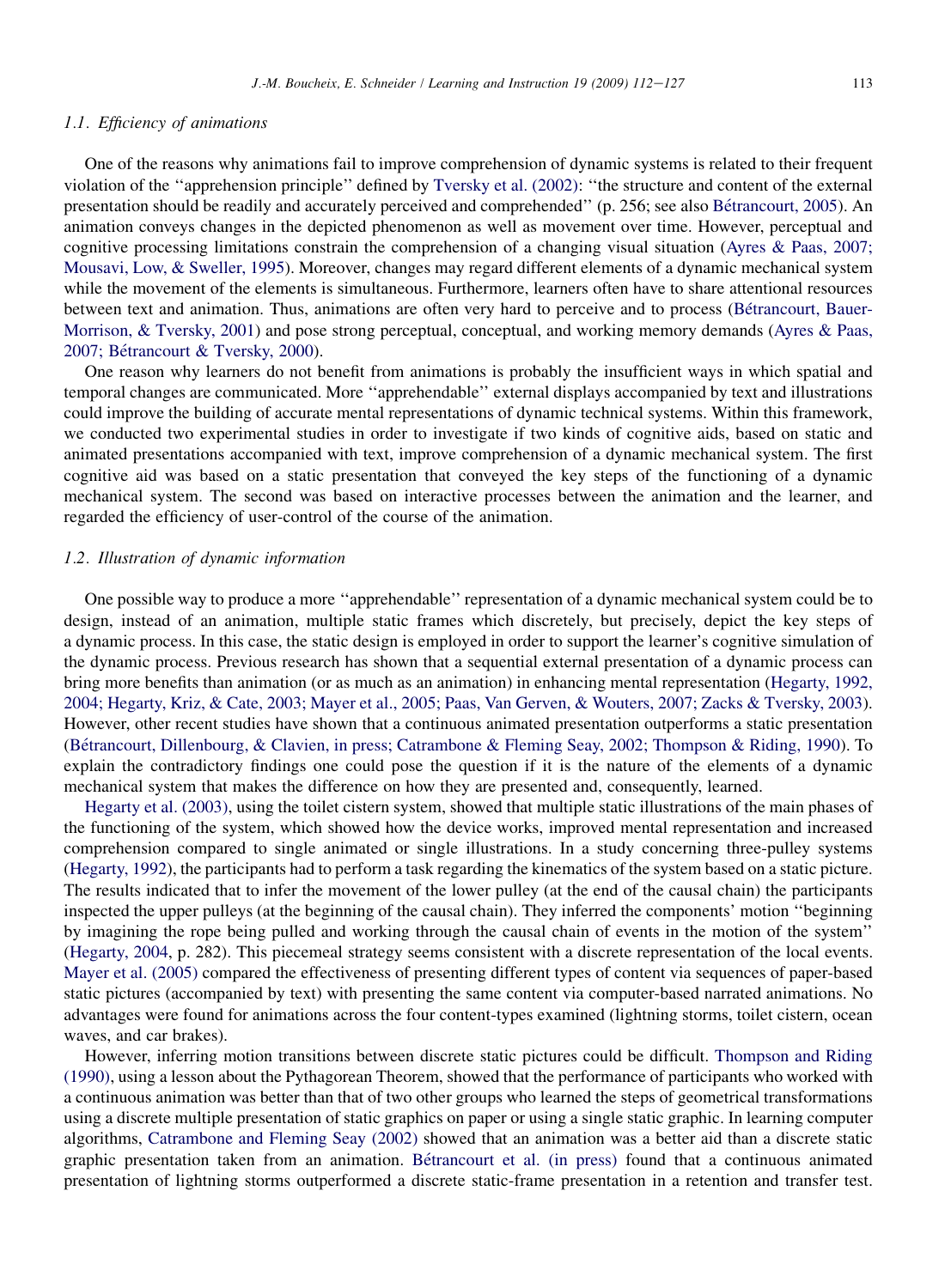Participants in the continuous animated presentation spent more study time than those in the discrete static-frame presentation, thus suggesting that a series of static frames did not always lead to strong inference activity.

The contradictory results observed when comparing continuous animation and sequential static frames could be partly due to micro-step granularity and to the conditions under which the sequences of static frames were presented. Concerning granularity, [Tversky et al. \(2002\)](#page-15-0) noted that ''many of the static graphics portray only the coarse units'' of a process or of an object ''whereas the animations portray both the coarse and the fine segment'' (p. 252). However, multiple graphics should depict more fine-grained segmentation, without adding too much information, to avoid cognitive overload. The presentation of sequential static frames is a crucial point because inferential activity could depend on it.

## 1.3. Static vs. animated presentation

In previous research the conditions of static sequential presentation were not always specified. Static frames can be presented according to two conditions at least. In the first case each static frame appears independently of the others: the first frame disappears when the second appears, and so forth. Under such circumstances, the new information may override the old information in working memory. Such a sequential independent-static-frame presentation may also interfere with the perception of continuity of the movements and also increase cognitive demands because the learner has to maintain the first frame in working memory while the second is processed [\(Ayres & Paas, 2007; Paas et al.,](#page-14-0) [2007](#page-14-0)). Moreover, it can be assumed that sequential independent-static-frame presentation could interfere with inferential activity by increasing extraneous cognitive load ([Paas et al., 2007\)](#page-15-0).

In the second case, integrated sequential static frames are presented side by side on the same screen. The entire segmented process is available simultaneously for the learner. This presentation can support the building of a precise dynamic mental representation. Each step of the process is visually accessible on the same screen, allowing the learner to mentally create and maintain continuity in the perception of the process. Moreover, direct visual comparisons between the different steps are possible, enhancing germane load [\(Ayres & Paas, 2007](#page-14-0)). Such comparisons may generate inferences about steps of finer granularity between the main coarse steps. It can be assumed, then, that this type of integrated sequential presentation of static frames is particularly effective for the processing of information involving elaboration of the mental representation of dynamic mechanical systems (Bétrancourt & Tversky, 2000; [Tversky et al., 2002\)](#page-14-0).

## 1.4. User-control of animation

Another way to present more apprehendable animations, recently explored by a number of researchers ([Boucheix,](#page-14-0) [2008; Boucheix & Guignard, 2005; Kriz & Hegarty, 2004; Lowe, 2004; Mayer & Chandler, 2001; Price & Rogers,](#page-14-0) 2004; Schwan & Riempp, 2004; Tassini & Bétrancourt, 2003), regards user-control on the animation's course. Interactive displays provide the opportunity to stop, rewind, and restart, to slow down, or to change directions. Interactivity, from the point of view of memory demands, should lead to less cognitive load and should improve comprehension. User-control also gives the learner the opportunity to replay a part, thus shaping the display. A learner can adapt the display speed to his/her own rate of cognitive processing. A first basic level of user-control regarding the rate of presentation of multimedia slides has been studied by [Boucheix and Guignard \(2005\)](#page-14-0) and [Mayer and Chandler](#page-15-0) [\(2001\).](#page-15-0) These studies showed the advantage of this level of user-control.

More sophisticated procedures in user-control of animation were tested by [Schwan and Riempp \(2004\)](#page-15-0). They tested two levels of interactivity. Specifically, students learned to tie four nautical knots of varying complexity by watching either controllable or non-controllable video presentations. In the controllable presentation, participants could stop, reverse, replay and modify the video's speed. In the non-controllable presentation the speed and duration of the video were fixed and participants could only restart the animation from the beginning. The results showed that the controllable presentation led to a strong reduction in the cognitive load related to the processing of the task.

However, allowing full control of an animation is not necessarily always effective. Novices may not be able to use the animation's interactivity features effectively when faced with complex tasks or systems – the same regards, for example children [\(Boucheix, 2008](#page-14-0)). In the field of meteorological maps, [Lowe \(2004\)](#page-15-0) found that novices who worked with user-controlled weather maps, animation was ineffective because they tended to focus upon features that were perceptually salient rather than thematically relevant (see also [Bogacz & Trafton, 2005](#page-14-0)). Consistent with these results,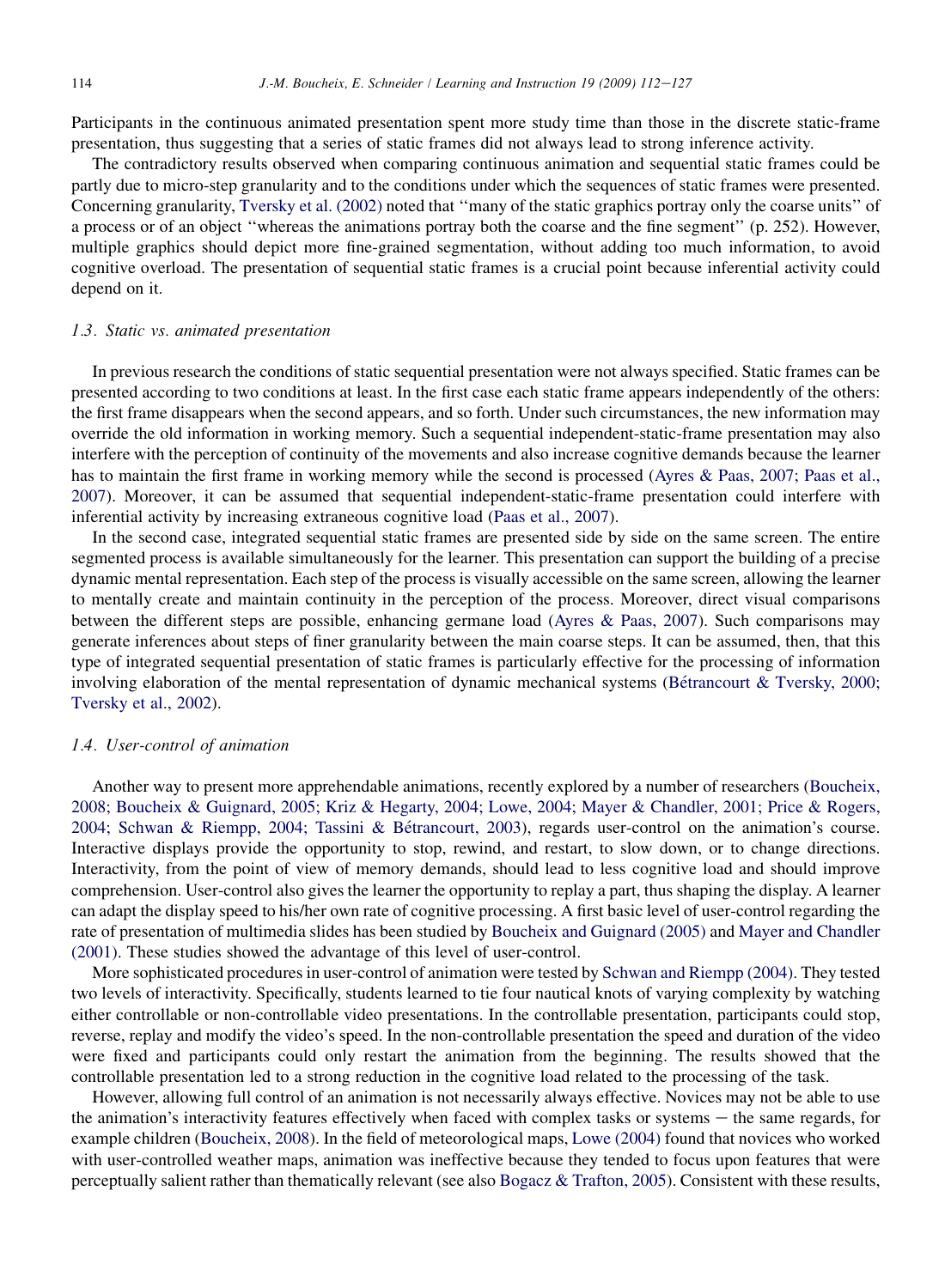[Kriz and Hegarty \(2004, 2007\)](#page-14-0) found that students with low prior relevant knowledge were unable to build an adequate model of how a novel device works using controllable animation. In studies of undergraduate students' learning about brain synapse mechanisms, Be´trancourt et al. compared non-controllable, partly-controllable and fully-controllable versions of animated presentation (Bétrancourt & Réalini, 2005; Tassini & Bétrancourt, 2003). They found that usercontrol of the animation did not produce superior comprehension; the best results were obtained with the noncontrollable version.

The above contradictory results have been found with widely differing contents: from procedures which presuppose imitation to predicting weather which presupposes a high level of abstract prior knowledge. Learning to tie a knot is facilitated if the animated presentation can be stopped, restarted, and slowed down, because the skill to be acquired can be divided into short sequences that need different amounts of time to perform. In this case, a non-stop animation would involve memorizing of a long sequence of movements without any opportunity to stop or manipulate the animated presentation. User-control of an animation implies that the learner is able to efficiently manage his/her own informational needs ([Boucheix, 2008; Lowe, 2005](#page-14-0)). However, this is not easy if the task is complex or abstract. On the other hand, in the great majority of the above mentioned studies, only two conditions were compared: non-controllable with fully controllable. Levels of user-control that are halfway between complete user-control and complete systemcontrol have been neglected. The degree of user-control that learners are given over the animated system could affect learner performance. In the case of a high level of user-control, learners determine the course of the animation and how the displayed content is segmented into units. If the material is segmented inappropriately, then this could lead to flaws in subsequent processing. The potential for such difficulties increases along with the complexity of the subject-matter involved and is also likely to be greater when the learner lacks sufficient prior knowledge. However, giving the learner too little user-control may also be problematic due to perceptual and memory difficulties that may occur.

Some intermediate level of user-control may provide a better match of the learner's processing ability with the processing demands posed by the animation. For example, it is possible that some features of a dynamic process are best understood if the animation is controlled by the learner whilst others if the animation is fixed by the presentation system. One possibility could be that the presentation of the main steps of the dynamic process is system-driven, while the control of the animation's course within these main fixed steps is learner-driven. Findings from several recent empirical studies tend to support the use of such an approach. In [Schwan and Riempp's \(2004\)](#page-15-0) study on knot tying, participants used the pause function extensively to temporarily stop the animation. It seemed that they needed to halt the continuous animation in order to understand crucial steps in the procedure. Studies involving animated meteorological information [\(Bogacz & Trafton, 2005; Lowe, 2003, 2004](#page-14-0)) found that static frames were sometimes chosen in preference to the display of a continuous flow of dynamic information. It may therefore be inappropriate to give low prior-knowledge learners complete control over animation. Rather, it is possible that a carefully chosen blend of controllable and fixed features could provide an optimal sharing of control between the learner and the system. For example, novice learners may benefit from having fixed the parts of the animation involving natural functional constraints (e.g., the main functional steps and their boundaries, the key states of a continuous movement, and the overall movement directions) while being given control over the animation-specific features or the particular course within the fixed parts.

## 1.5. Spatial ability

The ability to infer the behaviour of a mechanical system from static diagrams refers to mental animation activity [\(Hegarty, 1992; Hegarty & Waller, 2005\)](#page-14-0). Previous research indicated that mental animation is highly correlated with spatial and visual abilities [\(Cornoldi & Vecchi, 2003; Hegarty & Kozhevnikov, 1999; Hegarty & Sims, 1994; Hegarty](#page-14-0) [& Steinhoff, 1997; Hegarty & Waller, 2005; Sims & Hegarty, 1997\)](#page-14-0). In these studies, differences in performance between high and low spatial ability individuals were greater for items in which more mechanical components had to be mentally animated. Low spatial ability individuals made more errors than high spatial ability ones ([Hegarty &](#page-14-0) [Waller, 2005\)](#page-14-0). High spatial ability participants also outperformed their low spatial ability counterparts in understanding mechanical systems from text and static pictures [\(Hegarty, 1992; Hegarty & Just, 1993](#page-14-0)). Are, then, multimedia presentations, and particularly animations, more effective for low spatial ability participants? Viewing animations might be more effective than static diagrams for low spatial ability individuals because these individuals have less ability to mentally animate static diagrams. An animation might function ''as a type of cognitive prosthetic'' [\(Hegarty, 2005](#page-14-0), p. 457) for those with low spatial abilities.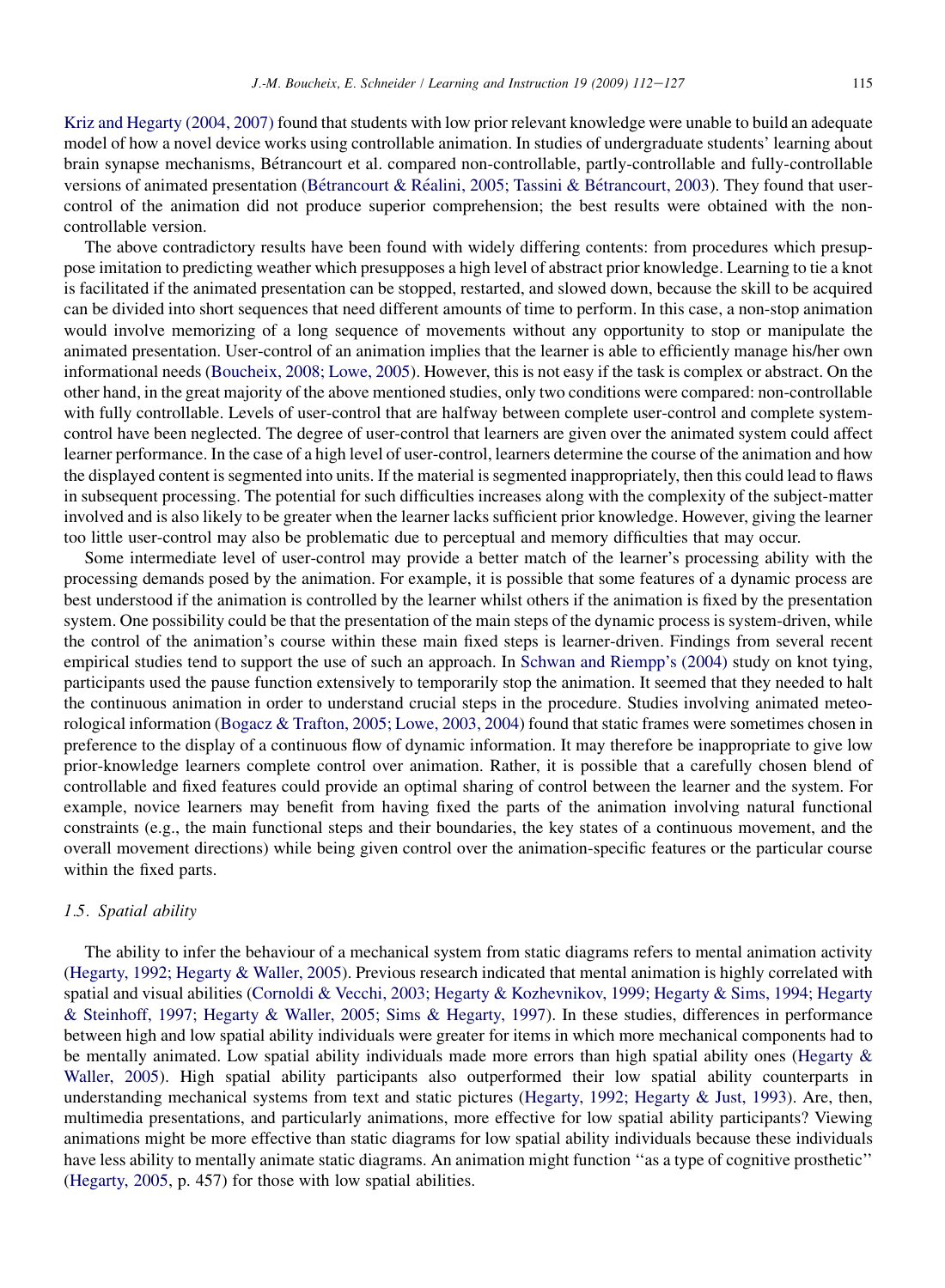However, recent literature about the effect of spatial ability on multimedia showed contradictory results [\(Hegarty,](#page-14-0) [2004](#page-14-0)). In some cases ([Hegarty, 2004; Hegarty et al., 2003; Narayanan & Hegarty, 2002](#page-14-0)) there was no interaction between spatial ability and format of diagrams (static vs. animated). In some other cases high spatial ability individuals were better able to perceive and learn from animation ([Garg, Norman, & Sperotable, 2001; Garg, Norman,](#page-14-0) [Spero, & Maheshwari, 1999; Isaak & Just, 1995; Mayer & Sims, 1994](#page-14-0)). In other cases there was an interaction between the controllability of the animation presented to the participant (self-paced or system fixed) and spatial ability. For example, [Boucheix and Guignard \(2005\)](#page-14-0) showed, with children participants, that the performance gains between a pretest and a posttest concerning the comprehension of gear functioning were higher for low spatial than for high spatial ability children in the self-paced condition of presentation of the animation compared to the fixed condition of presentation. So it might be expected that a segmented format of presentation enlightening the main micro-steps of the dynamic processes would particularly help low spatial ability learners to realize relevant inferential activities and mental animation. Such segmented presentation has also to maintain perceptual continuity between the depicted micro-steps. Integrated sequential static frames presented side by side on the same screen could reach these goals. User-controllable animations, and particularly partial controllability, as we defined it above, could also benefit the low spatial ability learners when understanding a mechanical system.

#### 1.6. Hypotheses

The predictions deriving from the above theoretical overview as regards the factors affecting multimedia learning were tested in two experiments. Experiment 1 was carried out in order to compare the effect of four different presentation formats on the comprehension of a technical document concerning the functioning of a three-pulley mechanical system ([Hegarty & Just, 1993](#page-14-0)) on a computer screen: a single static frame, two static multiple-frame presentations (one integrated and one independent sequential), and a full animation presentation. The prediction was that presentation of integrated sequential static frames, which describe a dynamic process and facilitate elaboration of the mental representation of movement, should lead to similar performance on a comprehension test as an animated presentation of the same process, and higher performance than the presentation of sequential independent static frames or a single static frame (Hypothesis 1). The benefit of animation and integrated static frames was expected mainly in deep comprehension, that is, in the functional mental model (''the runnable model'', [Mayer,](#page-15-0) [2001, 2005\)](#page-15-0) of the mechanical system. As explained above, these two formats should maintain the perceptual continuity of the dynamics of the technical process and enhance inferential activities. Moreover, the benefits of integrated sequential static frames should be particularly significant for learners with low spatial and mechanical reasoning abilities, because the presentation properties would facilitate the drawing of relevant inferences (Hypothesis 2).

In Experiment 2 we studied how different levels of user-control affect comprehension of the three-pulley system (as in Experiment 1) presented on a computer screen [\(Hegarty & Just, 1993\)](#page-14-0). The three-pulley system can be conceived as representing an intermediate level of complexity between learning a skill (such as tying simple knots) and a task with abstract content (such as using meteorological maps). We tested three levels of user-control. A noncontrollable condition was compared to two controllable conditions: one allowing full control, the other only partial control. In the partly-controllable condition, the animation was divided into five main fixed micro-steps. Each micro-step was fully controllable. Such fixed shaping of the animation of a dynamic mechanical system could be related, to some extent, to Mayer's segmentation principle for narrated animation ([Mayer, 2001](#page-15-0), see also Bétrancourt, 2005). However, in the design of our device, the features of controllability affected the animated presentation of the mechanical system itself and not the physical system of control, e.g., via the mouse (Bétrancourt & Réalini, 2005; Tassini & Bétrancourt, 2003). In the fully-controllable presentation, participants could control the pace and the speed of the animation as they wanted. The non-controllable presentation consisted of an animated illustration of the three-pulley system. After the animation started the learner could not stop the course of the system until the end.

Following the above rationale we expected higher comprehension of the functioning of the mechanical system in the two controllable presentations as compared to the non-controllable, as regards mainly the functional mental model (''the runnable model'', [Mayer, 2001, 2005](#page-15-0)) of the mechanical system (Hypothesis 3).

Moreover, the controllable presentation, and particularly the partly-controllable one, should benefit low spatial and mechanical reasoning ability participants (Hypothesis 4).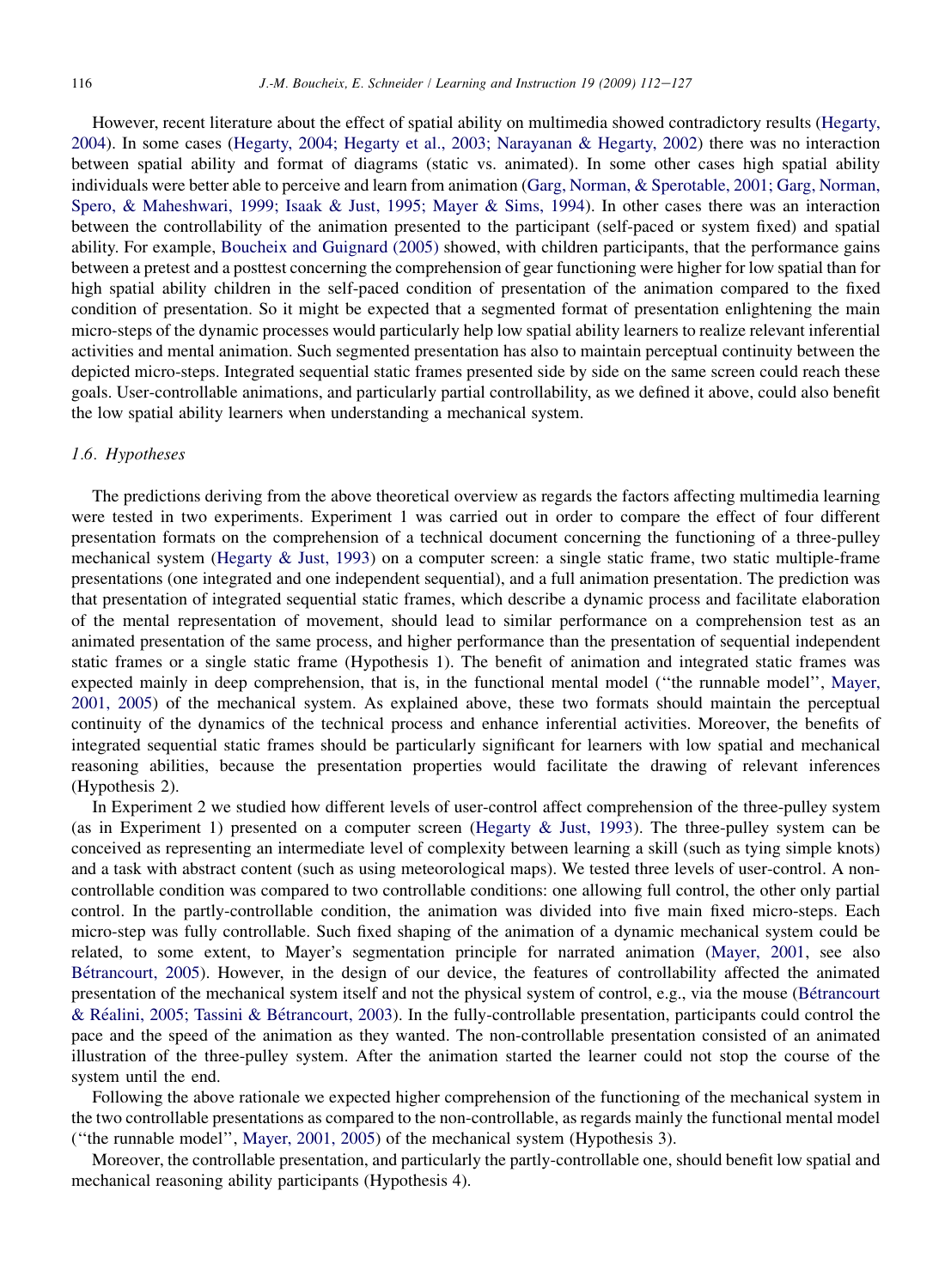# 2. Experiment 1

The aim of Experiment 1 was to study the effect of the presentation format on the comprehension of the functioning of the mechanical three-pulley system presented on a computer screen. The four experimental conditions were the following: a single static frame (Condition 1), five integrated sequential static frames (Condition 2), five sequential independent static frames (Condition 3), and an animation (Condition 4).

# 2.1. Method

#### 2.1.1. Participants

Participants were 62 undergraduate students (55 females and 7 males<sup>1</sup>) from the University of Burgundy who attended a compulsory Psychology course that gave experiment credit. Their mean age was  $20.7$  years (SD = 5.12). There were 16, 14, 17, and 15 participants for Conditions 1, 2, 3, and 4, respectively. Before the experiment, participants were asked about their possible task-specific prior knowledge. None of the participants selected for the experiment had specific prior knowledge about mechanical pulley systems. Moreover, the mechanical pulley system used in the experiment is not a school topic in secondary school  $(11-18$  years old) and definitely not in the university for psychology students. It is briefly touched upon in primary school  $(7-10$  years old) and only at a very low level.

# 2.1.2. Material

The explanatory text (in French) was composed of eight paragraphs in which the configuration of the three-pulley system and its functioning was explained (see [Fig. 1](#page-6-0)). The level of interactivity of the four presentations was identical: the learner began the session by clicking for the text to appear and then he/she had to click again so that the illustrations show up on the screen. In the animated presentation, the three-pulley system appeared when the participant clicked on any point of the illustration area. The single-static-frame presentation consisted of a single static frame which depicted the three-pulley system when the rope was at the initial point (see [Fig. 1\)](#page-6-0).

The integrated-sequential-static-frame presentation was composed of five frames which depicted the five main steps of the functioning of the three-pulley system presented on the same screen (see [Fig. 2\)](#page-7-0). The sequential-independent-staticframe version consisted of the same five frames, as in the previous version, but the five frames were presented successively, one after the other; when the participants clicked their mouse within the illustration area a new frame appeared and the previous one disappeared. The animated presentation delivered a dynamic simulation of the three-pulley system.

# 2.1.3. Comprehension measures and scoring procedure

After studying the document on a computer, participants were asked recall and comprehension questions in three sets, which were based on Hegarty's model ([Hegarty, 1992, 2004; Narayanan & Hegarty, 1998, 2002](#page-14-0)). We defined three comprehension indicators, namely configuration, local kinematics, and functional mental model. The set of questions were the following.

A set of 12 questions tested recall of information related to the configuration of the three-pulley system; for example, ''Which components touch the middle pulley?'' Each correct answer was given one point, and the maximum score was 12 points. A half point penalty was taken away from the total score for each incorrect answer; for example, for the question ''Which components touch the lower rope?'' the answers ''lower pulley'' and ''middle pulley'' were credited one point, while for the answer ''the upper pulley'' a half point penalty was taken away from the question score. Then, each participant's score was transformed into a percentage of the maximum score.

A second set of 10 questions (composed of 29 sub-questions) concerned the comprehension of the local kinematics of the system, that is, direction, rotation, and speed of each pulley; for example, a question was ''Does the middle pulley move when the top rope is pulled?" The sub-questions were "If the middle pulley moves, in which direction does it go? Clockwise, counter-clockwise?'' Each correct answer was given one point, and the maximum score was 29 points. A half point penalty was taken away from the total score for each incorrect answer; for example, for the question ''What does the upper pulley do?'' The answer ''it moves'' was credited one point and the sub-answer ''clockwise'' was credited one point; but for the answer ''it stay at the same place'' or the answer ''it does not move'' a half point penalty was taken away from the question score. Then, each participant's score was transformed into a percentage of the maximum score.

 $1$  This composition is ordinary for the Psychology Departments in France.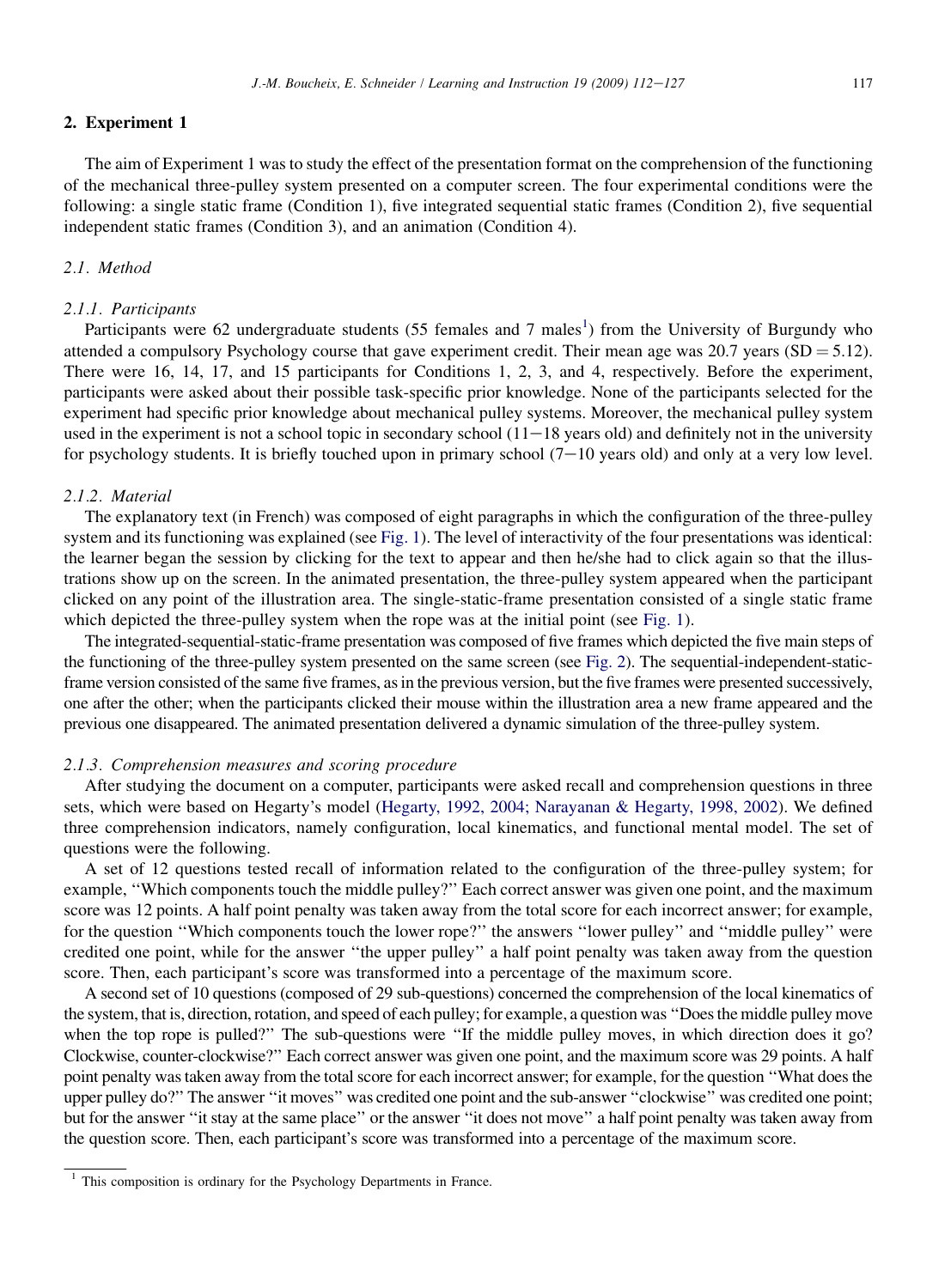#### **LES POULIES**

<span id="page-6-0"></span>Le système de poulie se compose de trois poulies, deux cordes et un poids.

- La poulie du haut est attachée au plafond.

- La poulie du milieu est libre de monter ou descendre.

- La corde la plus haute est attachée au plafond par un bout, elle passe en dessous de la poulie du milieu et au dessus de la poulie du haut et elle est libre par l'autre bout.

- La poulie du bas est libre de monter ou descendre.

- La corde la plus basse est attachée au plafond par un bout, elle passe en dessous de la poulie du bas et est attaché à la poulie du milieu par l'autre bout.

- La caisse est suspendue à la poulie du bas.

- Quand on tire le bout libre de la corde du haut, la corde se déplace au dessus de la poulie du haut et en dessous de la poulie du milieu et fait monter la poulie du milieu. Ceci entraîne la corde du bas qui se déplace sous la poulie du bas et fait monter la charge.



Fig. 1. Explanatory text and static-frame presentation.

A sole open question measured comprehension of the complete functional mental model (''runnable'' model) of the three-pulley system. It required integration of the components and local kinematics of the three-pulley system. The question was: ''Describe as precisely as possible what happens to all of the system's elements when a person pulls the top rope.'' A scoring criteria grid with 10 possible correct answers was used to rate the answers of each participant: every correct movement (presence of movement, direction, relative speed) of each component (pulleys, ropes, ceiling, and load) was credited with one point; for example the answer ''When a person pulls the top rope the rope moves over the upper pulley'' or ''The middle pulley turns over and counter-clockwise'' was credited with one point. The maximum score was 10 points. A half point penalty was taken away from the total score for each incorrect answer. Then, each participant's score was transformed into a percentage. Participants' answers were evaluated by two independent raters with an interrater agreement of 94%.

#### 2.1.4. Spatial and mechanical reasoning abilities

The French version of the Differential Aptitude Test (DAT; [Bennett, Seashore, & Wesman, 2002\)](#page-14-0) was used to measure spatial and mechanical reasoning abilities. The DAT (Booklets 4 and 5) was composed of two subtests: spatial relations and mechanical reasoning. The Spatial Relations subtest measured mental rotation ability for figures. The Mechanical Reasoning subtest measured the understanding of basic mechanical principles (gearwheel, lever and movement processing). These abilities, namely mental rotation and basic mechanical reasoning, are presumably used to understand the three-pulley system presented in the experiments. The aim of measuring them was to differentiate participants with high and low abilities. As a result of the significant correlation,  $r(61) = 0.56$ ,  $p < 0.01$ , between mental rotation and mechanical reasoning abilities in our sample we averaged the mechanical reasoning ability score with the spatial ability score for all participants. Based on the single spatial and mechanical reasoning score of each participant, we calculated the median. The median defined the boundary between participants with high and low mechanical reasoning and spatial abilities. The median was  $54\%$  correct answers.<sup>2</sup> There were 33 high- ( $M = 64.70$ ,  $SD = 8.10$ ), and 29 low-ability participants ( $M = 45.80$ ,  $SD = 6.30$ ). The difference between the high- and low-ability

<sup>&</sup>lt;sup>2</sup> Note that with a 54% median score, the spatial and mechanical reasoning abilities of the participants of our study were situated within the sixth level out of 11 according to the French reference normalization table ([Bennett et al., 2002,](#page-14-0) Normalization Table, p. 74). It should be also noted that the representative sample used for the French reference normalization of the DAT test (French adults, Superior to Advanced Level, 50% females and 50% males; [Bennett et al., 2002,](#page-14-0) p. 46) scored an average of 42.83% for females and 55.33% for males for spatial relations and mechanical reasoning combined. Therefore, the spatial and mechanical reasoning abilities of our sample, mainly composed of females, appeared to be much closer to the male rather than to female population of the French normalization tables.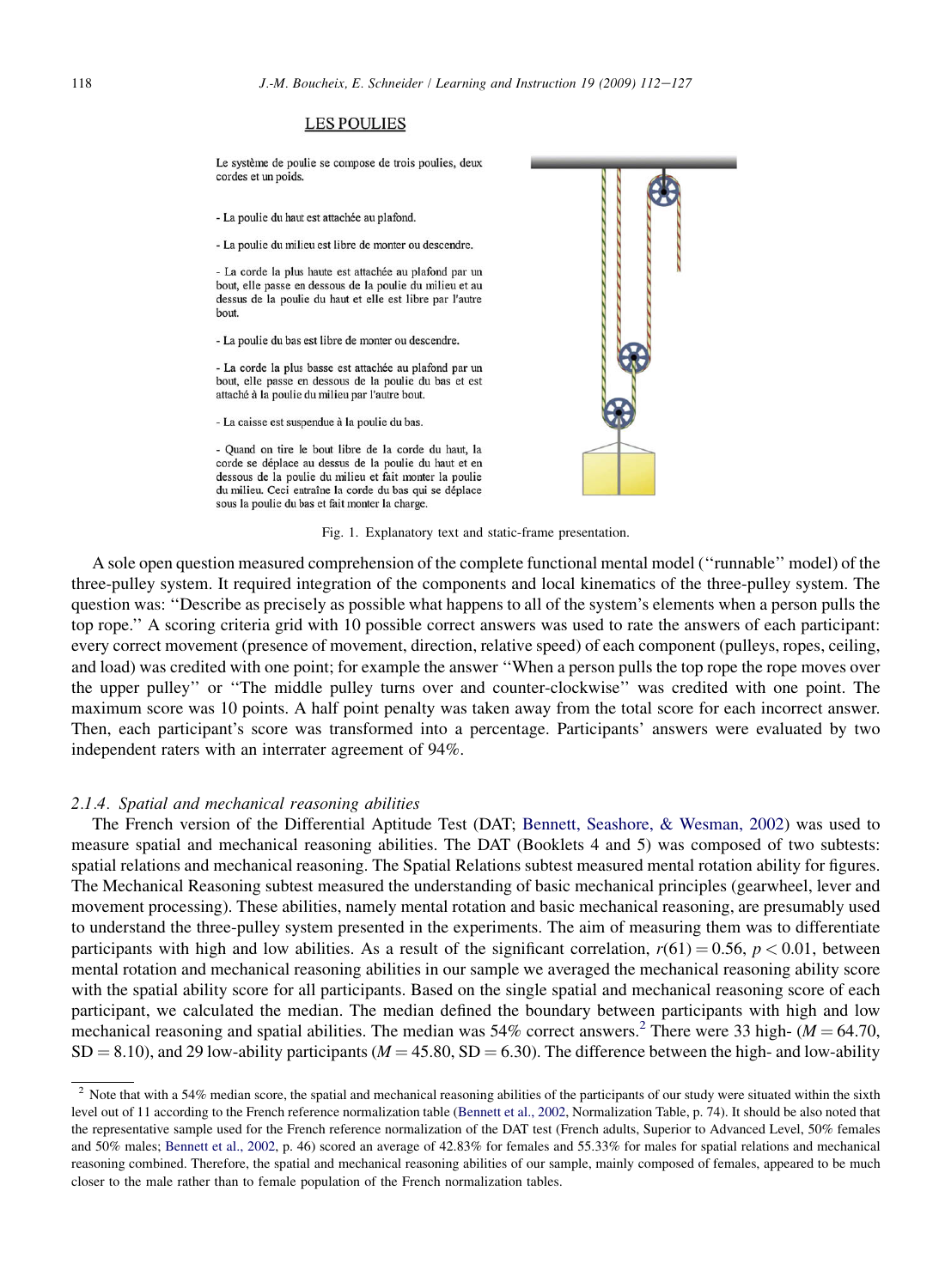# **LES POULIES**

<span id="page-7-0"></span>Le système de poulie se compose de trois poulies, deux cordes et un poids.

- La poulie du haut est attachée au plafond.
- La poulie du milieu est libre de monter ou descendre.

- La corde la plus haute est attachée au plafond par un bout, elle passe en dessous de la poulie du milieu et au dessus de la poulie du haut et elle est libre par l'autre hout.

- La poulie du bas est libre de monter ou descendre.

- La corde la plus basse est attachée au plafond par un bout, elle passe en dessous de la poulie du bas et est attaché à la poulie du milieu par l'autre bout.

- La caisse est suspendue à la poulie du bas.

- Quand on tire le bout libre de la corde du haut, la corde se déplace au dessus de la poulie du haut et en dessous de la poulie du milieu et fait monter la poulie du milieu. Ceci entraîne la corde du bas qui se déplace sous la poulie du bas et fait monter la charge.



Fig. 2. Explanatory text and integrated-sequential-static-frame presentation.

participants, as revealed by a 4(condition)  $\times$  2(ability) ANOVA, was significant,  $F(1, 54) = 104.76$ ,  $p < 0.001$ , Cohen's  $d = 2.58$ , but the difference between the four conditions was not significant,  $F(3, 54) = 1.6$ , ns.

Post hoc tests indicated a significant difference between the high- and low-ability groups in each of the four conditions ( $p < 0.01$ , Student-Newman-Keuls test). Furthermore, post hoc tests indicated no significant difference between either the high-ability groups ( $p > 0.05$ , Student-Newman-Keuls test) or the low-ability groups ( $p > 0.05$ , Newman-Keuls test) across the four conditions.

### 2.1.5. Procedure

The overall testing involved three stages. At first, the participants' mechanical reasoning and spatial abilities were group tested. In the second stage the participants were presented with the explanatory text and illustration of the threepulley system on a computer screen. Their task was to understand how the three-pulley system worked as precisely as possible. The participants were given unlimited time to study the explanatory text and illustration. However, they had to use the animation or process the static frames at least three times.

In the third stage participants answered the comprehension questions in a booklet.

# 2.2. Results

## 2.2.1. Comprehension performance

[Table 1](#page-8-0) presents the performance scores on the three comprehension indicators (configuration, local kinematics, and functional mental model) in the four conditions.

A MANCOVA including condition as between-subjects factor and ability (DAT mean score) as covariate with the three comprehension scores as dependent variables was performed. The multivariate test was significant, Pillai's = 0.32,  $F(2, 56) = 13.37$ ,  $p < 0.001$ , partial  $\eta^2 = 0.18$ . There was a main effect of spatial and mechanical reasoning abilities,  $F(1, 57) = 8.02$ ,  $p = 0.006$ ; partial  $\eta^2 = 0.12$ , but no main effect of condition,  $F(3, 57) = 1.23$ ,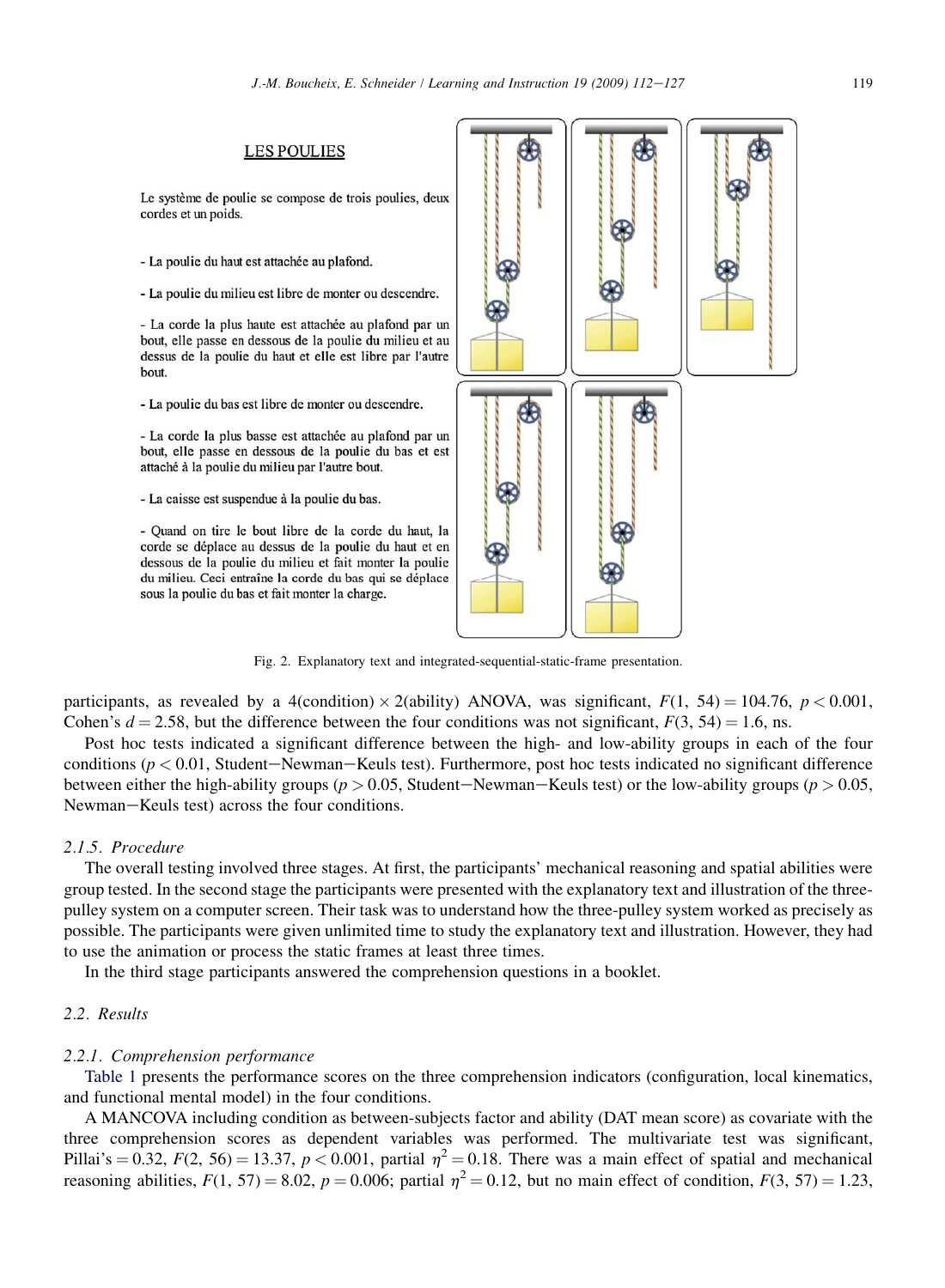|                         | Condition     |               |               |               |                  |  |
|-------------------------|---------------|---------------|---------------|---------------|------------------|--|
|                         | $1(n=16)$     | 2 $(n = 14)$  | $3(n=17)$     | $4(n=15)$     | Total $(N = 62)$ |  |
| Configuration           |               |               |               |               |                  |  |
| High ability $(n = 33)$ | 88.43 (6.51)  | 86.98 (8.75)  | 90.27 (15.45) | 83.33 (17.17) | 87.50 (12.19)    |  |
| Low ability $(n = 29)$  | 79.76 (10.60) | 88.89 (13.35) | 88.02 (9.56)  | 83.85 (10.78) | 85.05 (10.99)    |  |
| Total $(N = 62)$        | 84.64 (9.34)  | 87.80 (10.52) | 89.21 (12.68) | 83.61 (13.6)  | 86.35 (11.61)    |  |
| Local kinematics        |               |               |               |               |                  |  |
| High ability $(n = 33)$ | 70.06 (13.73) | 75.35 (13.15) | 79.38 (18.00) | 67.46 (19.69) | 73.33 (16.13)    |  |
| Low ability $(n = 29)$  | 70.56 (19.51) | 69.72 (22.01) | 70.90 (15.40) | 60.97(20.17)  | 67.83 (18.65)    |  |
| Total $(N = 62)$        | 70.28 (15.90) | 72.94 (16.96) | 75.39 (16.87) | 64.00 (19.51) | 70.76 (17.43)    |  |
| Functional mental model |               |               |               |               |                  |  |
| High ability $(n = 33)$ | 52.77 (12.15) | 64.06 (21.59) | 50.00(6.25)   | 58.92 (18.70) | 56.06 (15.66)    |  |
| Low ability $(n = 29)$  | 30.36 (17.47) | 58.33 (12.90) | 31.25 (29.88) | 46.87 (21.9)  | 40.94(23.8)      |  |
| Total $(N = 62)$        | 42.97 (18.24) | 61.60 (17.99) | 41.17 (22.43) | 52.50 (20.7)  | 49.00 (21.14)    |  |

<span id="page-8-0"></span>Table 1 Mean performance (and SD) on the three comprehension indicators as a function of condition and ability

Condition 1: single static frame; Condition 2: integrated sequential static frames; Condition 3: sequential independent static frames; Condition 4: animation. High ability: participants with high spatial and mechanical reasoning abilities; low ability: participants with low spatial and mechanical reasoning abilities.

 $p = 0.30$ . As expected, a significant interaction between the three comprehension measures and condition was found,  $F(6, 114) = 3.02$ ,  $p = 0.009$ , partial  $\eta^2 = 0.14$ , revealing different condition effects depending on the comprehension measure.

The ANCOVA in the case of configuration, with condition as between-subjects factor and spatial and mechanical reasoning abilities as covariate, showed that the main effect of condition was not significant,  $F(3, 57) < 1$ , ns. Also, there was no effect of ability,  $F(1, 57) = 2.54$ ,  $p = 0.11$ . The interaction of ability with condition was also nonsignificant,  $F(3, 58) = 0.90$ , ns.

A similar pattern of results was found in the case of local kinematics. No main effect of condition was found, F(3,  $57$ ) = 1.15, ns. Also, there was no effect of ability,  $F(1, 57) = 1.23$ , ns. Finally, the interaction of condition with ability was also nonsignificant,  $F(3, 58) = 1.33, p = 0.27$ , ns.

A different pattern was observed with regard to the functional mental model. The ANCOVA with condition as between-subjects factor and spatial and mechanical reasoning abilities as covariate showed a main effect of condition,  $F(3, 57) = 3.62$ ,  $p = 0.018$ , partial  $\eta^2 = 0.16$ . The planned contrasts of the four conditions showed that the integratedsequential-static-frame condition had higher score than the single-static-frame condition and this difference was significant,  $F(1, 57) = 5.38$ ,  $p = 0.023$ , Cohen's  $d = 1.01$ . The difference between the animation condition and the single-static-frame condition was nonsignificant,  $F(1, 57) = 1.34$ , ns. The integrated-sequential-static-frame condition outperformed the sequential-independent-static-frame condition,  $F(1, 57) = 9.47$ ,  $p = 0.003$ , Cohen's  $d = 0.99$ . There was a marginal difference between the animation condition and the sequential-independent-static-frame condition,  $F(1, 57) = 3.6$ ,  $p = 0.06$ , Cohen's  $d = 0.50$ . There were no other significant contrasts.

Also, there was a main effect of spatial and mechanical reasoning abilities,  $F(1, 57) = 9.28$ ,  $p = 0.003$ , partial  $n^2 = 14$ , that is, the higher the ability the better the performance on the functional mental model. Moreover, the interaction of ability with condition was significant,  $F(3, 58) = 3.10$ ,  $p = 0.03$ , partial  $\eta^2 = 0.14$ , revealing that condition had no effect in the case of participants with high ability. On the contrary, for participants with low ability, performance differed as a function of condition, in favour of the integrated-sequential-static-frame condition and of the animation condition.

In summary, performance on the functional mental model indicator was best in the integrated-sequential-staticframe condition and in the animation condition. Moreover, these effects were most pronounced in participants with low spatial and mechanical reasoning abilities.

#### 2.2.2. Study time

Mean study times for each condition are presented in [Table 2.](#page-9-0) To investigate if the differences found in performance on the functional mental model indicator were affected by the time spent studying the explanatory text and the illustrations, an ANCOVA with condition as between-subjects factor, and spatial and mechanical reasoning abilities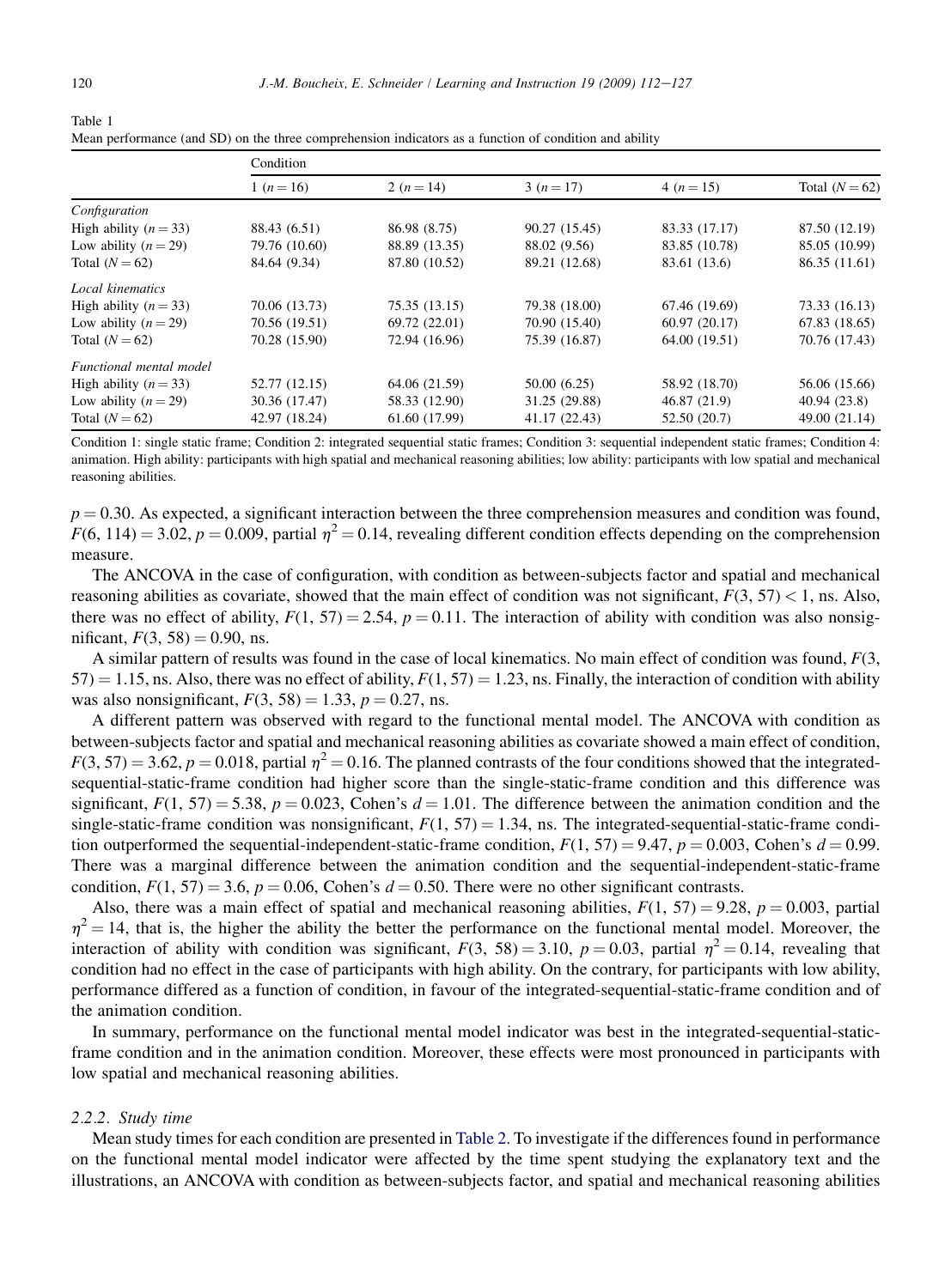| Mean study time in seconds (and SD) as a function of condition and ability |                |              |               |              |                  |  |
|----------------------------------------------------------------------------|----------------|--------------|---------------|--------------|------------------|--|
|                                                                            | Condition      |              |               |              |                  |  |
|                                                                            | 1 ( $n = 16$ ) | 2 $(n = 14)$ | $3(n=17)$     | $4(n=15)$    | Total $(N = 62)$ |  |
| High ability $(n = 33)$                                                    | 182.4(59.0)    | 235.4 (73.9) | 206.8(75.4)   | 204.3 (91.3) | 205.7(69.3)      |  |
| Low ability $(n = 29)$                                                     | 191.0(64.0)    | 187.3(21.7)  | 216.8 (110.8) | 156.2(64.8)  | 187.5 (75.7)     |  |
| Total $(N = 62)$                                                           | 185.5(58.5)    | 213.2(59.6)  | 211.5 (90.8)  | 178.7 (79.3) | 197.3 (74.4)     |  |

Condition 1: single static frame; Condition 2: integrated sequential static frames; Condition 3: sequential independent static frames; Condition 4: animation. High ability: participants with high spatial and mechanical reasoning abilities; low ability: participants with low spatial and mechanical reasoning abilities.

and study time as covariates was performed. The main effect of condition remained,  $F(3, 54) = 3$ ,  $p = 0.04$ , partial  $\eta^2 = 0.14$ , as well as the main effect of ability,  $F(1, 54) = 4.88$ ,  $p = 0.03$ , partial  $\eta^2 = 0.08$ . The effect of study time was nonsignificant,  $F(1, 54) = 2.06$ ,  $p = 0.15$ . Finally, the interaction of condition with study time was nonsignificant,  $F(3, 54) < 1$ , ns. These findings indicated that the time spent studying the presentation in the four conditions did not affect the differences found in the comprehension of the functional mental model.

## 2.3. Conclusion

<span id="page-9-0"></span>Table 2

As expected (Hypothesis 1), presentation of integrated sequential static frames led to similar performance on a comprehension test as an animated presentation of the same process, and higher performance than the presentation of sequential independent static frames or a single static frame. Thus, an animated presentation, in addition to a technical explanatory text, is not the only way to convey information about a dynamic mechanical system. A presentation employing integrated sequential static frames of the functioning of the mechanical three-pulley systems, which conveys the micro-steps of the functioning of the dynamic process, can enhance the construction of a functional mental model. This kind of presentation favours cognitive processing of the micro-steps of the dynamic process, allowing for a certain degree of inference drawing concerning the functioning of the mechanical system. In contrast, a sequence of independent static frames in which the appearance of a frame presupposes the disappearance of the previous one, generates poorer comprehension, equivalent to that of the single static frame. The effect of ''perceptual discontinuity'', which is probably produced by this kind of presentation, reduces the comprehension of the mechanical system's continuous functioning. However, it may be the case that this ''perceptual discontinuity'' depends on how quickly one moves through the frames.

The benefits of integrated sequential static frames, as well as animation, were significant for learners with high and also low spatial and mechanical reasoning abilities. Moreover, the effect of integrated sequential static frames was most pronounced in participants with low spatial and mechanical reasoning abilities as Hypothesis 2 predicted because the properties of this presentation facilitated the drawing of relevant inferences.

# 3. Experiment 2

In Experiment 1, we showed that animation had better results than single static and sequential independent static frames, but similar to those of integrated sequential static frames as regards the building of a functional mental model of a dynamic mechanical system presented on a computer screen. The question is if user-control of the animation leads the user to improve his/her understanding of the functioning of mechanical systems. To answer this question we conducted Experiment 2. We tested three levels of user-control. Specifically, the participants were presented with an explanatory text and a non-controllable animation (Presentation 1), or a partly-controllable animation (Presentation 2), or a fully-controllable animation (Presentation 3).

# 3.1. Method

#### 3.1.1. Participants

Participants were 45 (41 females) undergraduate students from the University of Burgundy who attended a compulsory psychology course that gave experiment credit. Their mean age was 20.6 years ( $SD = 5.78$ ). There were 14, 15, and 16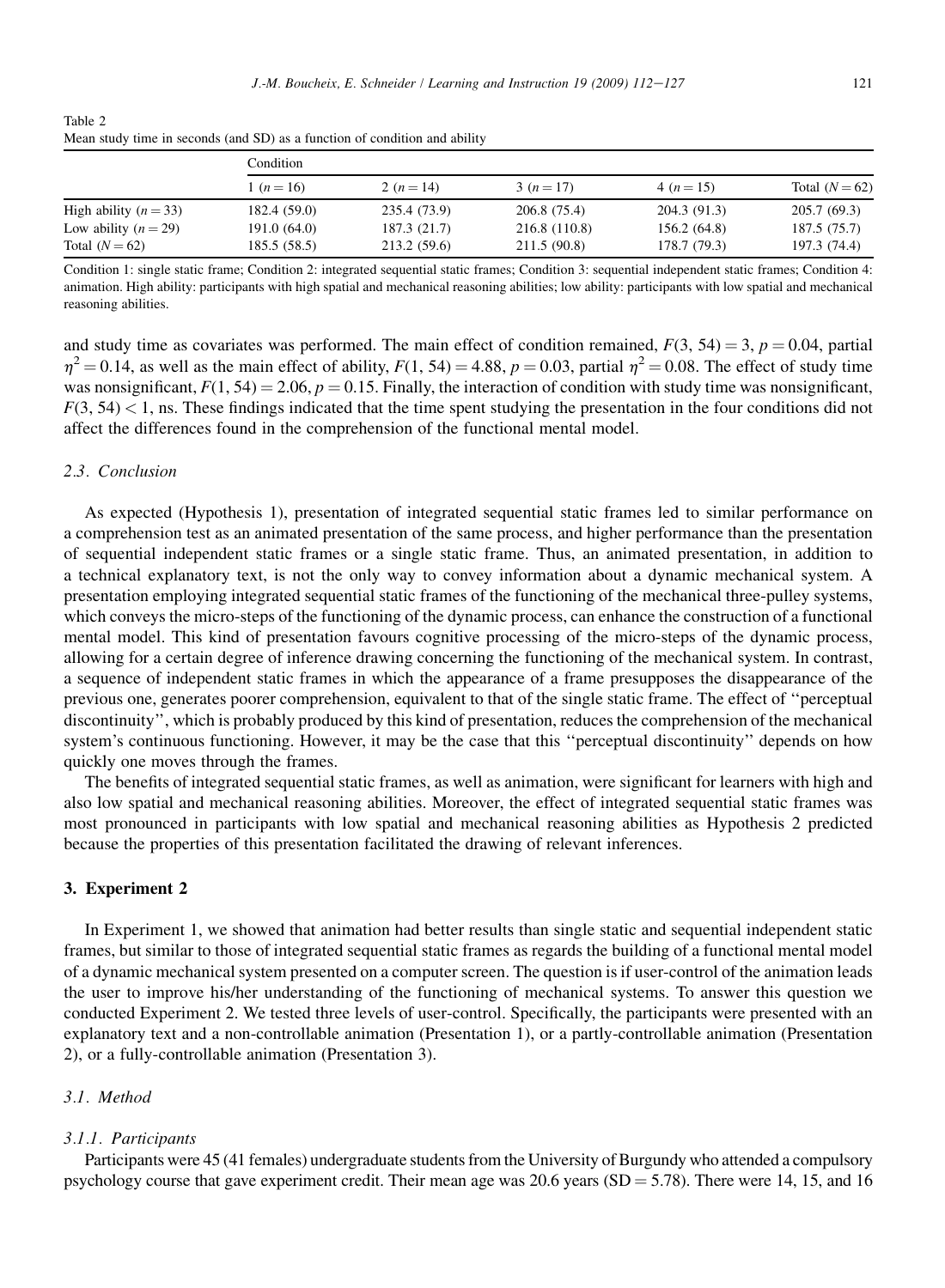participants in Presentations 1, 2, and 3, respectively. Before the experiment, participants were asked about their possible task-specific prior knowledge. None of the participants selected for the experiment had prior knowledge about mechanical devices and pulley systems. None of the participants of Experiment 2 participated in Experiment 1.

## 3.1.2. Material

The same three-pulley system presented in Experiment 1 was used in this experiment.

The non-controllable presentation consisted of an animated illustration of the three-pulley system. The participants started the animation by clicking the mouse within the illustration area. The speed of the three-pulley system simulation was relatively slow (the duration of the whole motion took 8.5 s).

The partly-controllable presentation consisted of five fixed micro-steps. Each micro-step was fully controllable. Participants controlled the presentation with their mouse. One click brought about the next frame. Participants could repeat the animation only when all the micro-steps were completed.

In the fully-controllable presentation, participants could control the animation as they liked—direction (by pulling down or pulling up as they wanted the free end of the top rope) and speed—after they had clicked on the free end of the top rope.

## 3.1.3. Comprehension measures and scoring procedure

We used the same comprehension questions and scoring procedures as those used in Experiment 1.

#### 3.1.4. Spatial and mechanical reasoning abilities

Participants were given the Differential Aptitude Test (DAT; [Bennett et al., 2002](#page-14-0)) in groups. The mean score of the each participant's performance on the Spatial Relations and the Mechanical Reasoning subtests was used (see Section 2) to calculate the median. The median was 55% correct answers. There were 22 high-  $(M = 64.32, SD = 8.39)$ , and 23 low-ability participants ( $M = 44.85$ , SD = 6.58). The difference between the high- and low-ability participants was significant,  $F(1, 43) = 75.17$ ,  $p < 0.001$ , Cohen's  $d = 2.57$ , but the difference between the participants in the three presentations was nonsignificant,  $F(1, 42) < 1$ , ns.

Post hoc tests indicated a significant difference between the high- and low-ability groups in each of the three presentations ( $p < 0.01$ , Student-Newman-Keuls test). Furthermore, post hoc tests indicated no significant difference between either the high-ability groups ( $p > 0.05$ , Student-Newman-Keuls test) or the low-ability groups  $(p > 0.05,$  Newman-Keuls test) across the three presentations.

#### 3.1.5. Procedure

The participants were presented with the three-pulley system individually on a screen. Their task was identical to that of Experiment 1. They were free to study the explanatory text and illustration of the three-pulley system for as long as they wanted. However, participants had to operate the animation at least three times. When they finished studying, as in Experiment 1, participants answered the comprehension questions in a booklet.

# 3.2. Results

# 3.2.1. Comprehension performance

[Table 3](#page-11-0) presents the performance scores on the three comprehension indicators, namely configuration, local kinematics, and functional mental model, in the three presentations.

A MANCOVA including presentation as between-subjects factor and ability (DAT mean scores) as covariate with the three comprehension scores as dependent variables was performed. The multivariate test was nonsignificant, Pillai's  $= 0.02, F(2, 40) = 0.51$ , ns. The results showed no significant main effect of presentation,  $F(2, 41) < 1$ , ns, and no overall effect of ability,  $F(1, 41) < 1$ , ns. The interaction between presentation and ability was also nonsignificant,  $F(2, 42) = 1.56, p = 0.22.$ 

The univariate tests in the case of configuration showed that performance significantly differed between the three presentations,  $F(2, 41) = 9.91$ ,  $p = 0.003$ , partial  $\eta^2 = 0.19$ . Planned comparisons revealed that participants in the partly-controllable presentation outperformed those in the non-controllable presentation,  $F(1, 41) = 9.98$ ,  $p = 0.003$ , Cohen's  $d = 1.09$ ; participants in the fully-controllable presentation outperformed those in the non-controllable presentation,  $F(1, 41) = 4.40$ ,  $p < 0.05$ , Cohen's  $d = 0.89$ ; however, performance in the partly-controllable presentation did not differ from that in the fully-controllable presentation,  $F(1, 41) = 1.18$ , ns. Moreover, the main effect of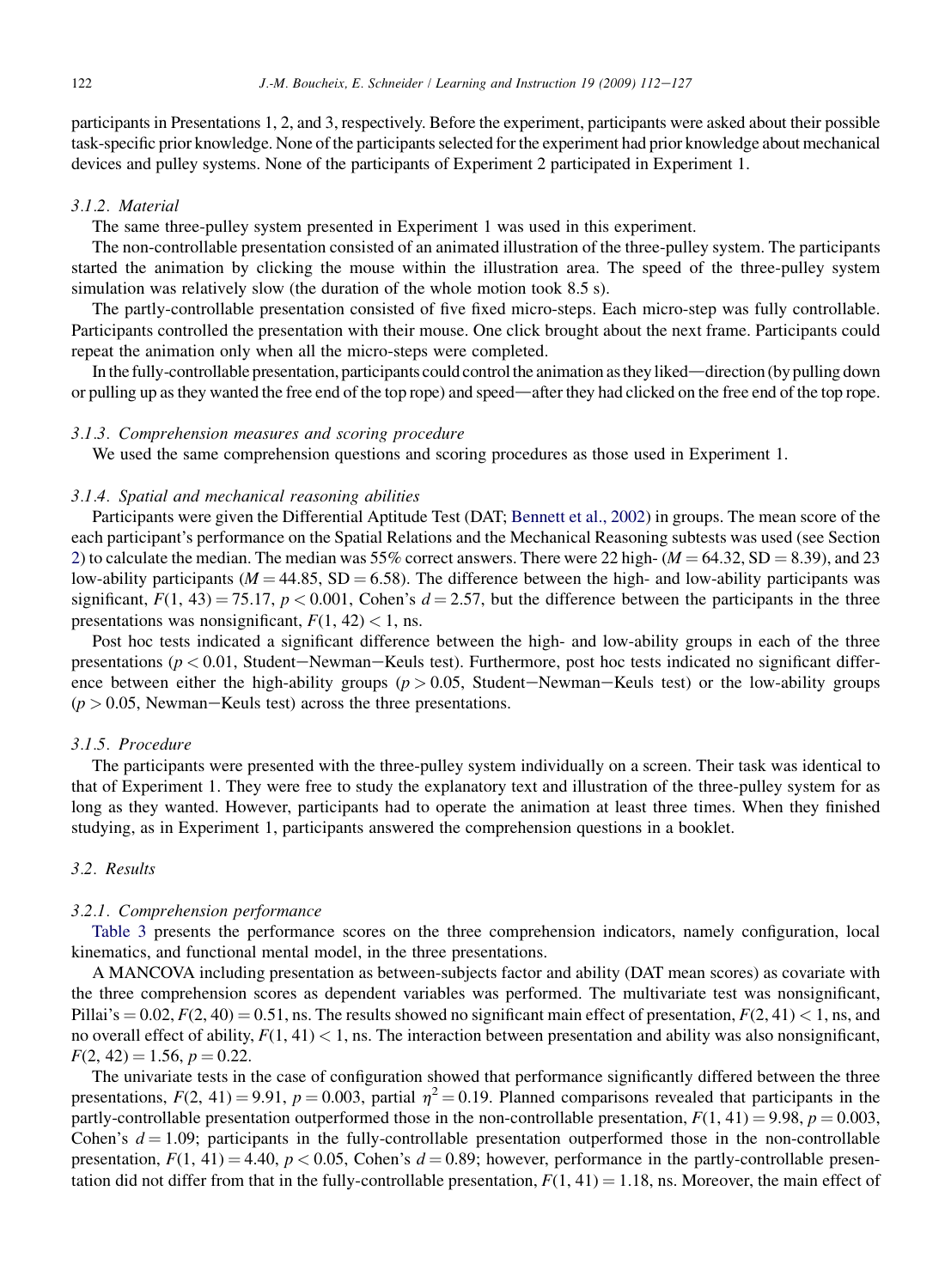<span id="page-11-0"></span>

| Table 3                                                                                                   |  |
|-----------------------------------------------------------------------------------------------------------|--|
| Mean performance (and SD) on the three comprehension indicators as a function of user-control and ability |  |

|                         | Presentation  |               |               |                  |  |
|-------------------------|---------------|---------------|---------------|------------------|--|
|                         | 1 $(n=14)$    | 2 $(n = 15)$  | $3(n=16)$     | Total $(N = 45)$ |  |
| Configuration           |               |               |               |                  |  |
| High ability $(n = 22)$ | 86.30 (4.63)  | 92.26 (7.39)  | 93.23 (6.27)  | 90.71 (6.67)     |  |
| Low ability $(n = 23)$  | 77.97 (6.23)  | 89.06 (9.94)  | 85.42 (10.45) | 84.42 (9.90)     |  |
| Total $(N = 45)$        | 82.14 (6.82)  | 90.56(8.7)    | 89.32 (9.25)  | 87.50 (8.97)     |  |
| Local kinematics        |               |               |               |                  |  |
| High ability $(n = 22)$ | 80.31 (19.36) | 67.46(16.6)   | 77.64 (21.87) | 75.25 (19.39)    |  |
| Low ability $(n = 23)$  | 66.82 (17.43) | 76.81 (24.71) | 69.03 (13.06) | 71.06 (18.72)    |  |
| Total $(N = 45)$        | 73.57 (19.03) | 72.44 (21.13) | 73.33 (17.96) | 73.11 (18.95)    |  |
| Functional mental model |               |               |               |                  |  |
| High ability $(n = 22)$ | 51.78 (11.24) | 42.86 (12.2)  | 37.50 (20.04) | 43.75 (15.78)    |  |
| Low ability $(n = 23)$  | 42.85(22.65)  | 62.50(22.16)  | 57.81 (23.09) | 54.89 (23.15)    |  |
| Total $(N = 45)$        | 47.32 (17.79) | 53.33 (20.3)  | 47.66 (23.37) | 49.44 (20.46)    |  |

1: non-controllable presentation; 2: partly-controllable presentation; 3: fully-controllable presentation. High ability: participants with high spatial and mechanical reasoning abilities; low ability: participants with low spatial and mechanical reasoning abilities.

ability was significant,  $F(1, 41) = 5.15$ ,  $p = 0.01$ , partial  $\eta^2 = 0.20$ . Participants with high ability had higher configuration scores than those with low ability. A significant interaction of ability with presentation was observed,  $F(2, 42) = 4.33$ ,  $p = 0.02$ , partial  $p^2 = 0.17$ . High-ability participants performed better than low-ability ones only in the non-controllable presentation.

For the local kinematics, the univariate test showed no significant differences between the three presentations,  $F(2, 41) < 1$ , ns. The effect of ability was also nonsignificant,  $F(2, 42) = 1$ , ns. Finally, the interaction of ability with presentation was nonsignificant,  $F(2, 39) < 1$ , ns.

For the functional mental model also no significant differences were found between the three presentation formats,  $F(2, 41) < 1$ , ns. The effect of spatial and mechanical reasoning abilities was also nonsignificant,  $F(1, 41) = 3.31$ ,  $p = 0.08$ . Finally, the interaction of ability with presentation was not significant,  $F(2, 42) = 1$ , ns.

In summary, the controllability level of the three-pulley system's animated presentation had no effect on all levels of comprehension, although there were some effects as regards the comprehension of the configuration of the threepulley system.

#### 3.2.2. Time spent studying the presentation

User-control by definition allows more interactivity with the animation than a non-controllable presentation. Therefore, the question is if the lack of significant differences between the three presentations could be due to differences in time studying each presentation. The mean study times for each presentation are presented in Table 4.

To investigate if the differences found in performance on the functional mental model indicator were affected by the time spent studying each presentation, an ANCOVA with presentation as between-subjects factor and ability (DAT mean scores) as covariate was performed, It showed a significant main effect of presentation,  $F(2, 39) = 4.01$ ,  $p = 0.025$ , partial  $\eta^2 = 0.17$ . Participants spent more time studying the partly-controllable than the non-controllable presentation, Tukey's post hoc  $p = 0.018$ . The main effect of spatial and mechanical reasoning abilities did not reach

Table 4 Mean study time in seconds (and SD) as a function of user-control and ability

|                        | Presentation |              |               |                  |
|------------------------|--------------|--------------|---------------|------------------|
|                        | $1(n=14)$    | 2 $(n=15)$   | $3(n=16)$     | Total $(N = 45)$ |
| High ability $(n=22)$  | 136.0 (36.1) | 213.3(51.3)  | 179.4 (65.6)  | 176.2(59.4)      |
| Low ability $(n = 23)$ | 174.6(57.1)  | 281.0 (97.6) | 230.4 (142.5) | 228.7 (111.0)    |
| Total $(N = 45)$       | 155.3 (50.1) | 247.1 (82.7) | 206.1 (112.7) | 203.1(92.4)      |

1: non-controllable presentation; 2: partly-controllable presentation; 3: fully-controllable presentation. High ability: participants with high spatial and mechanical reasoning abilities; low ability: participants with low spatial and mechanical reasoning abilities.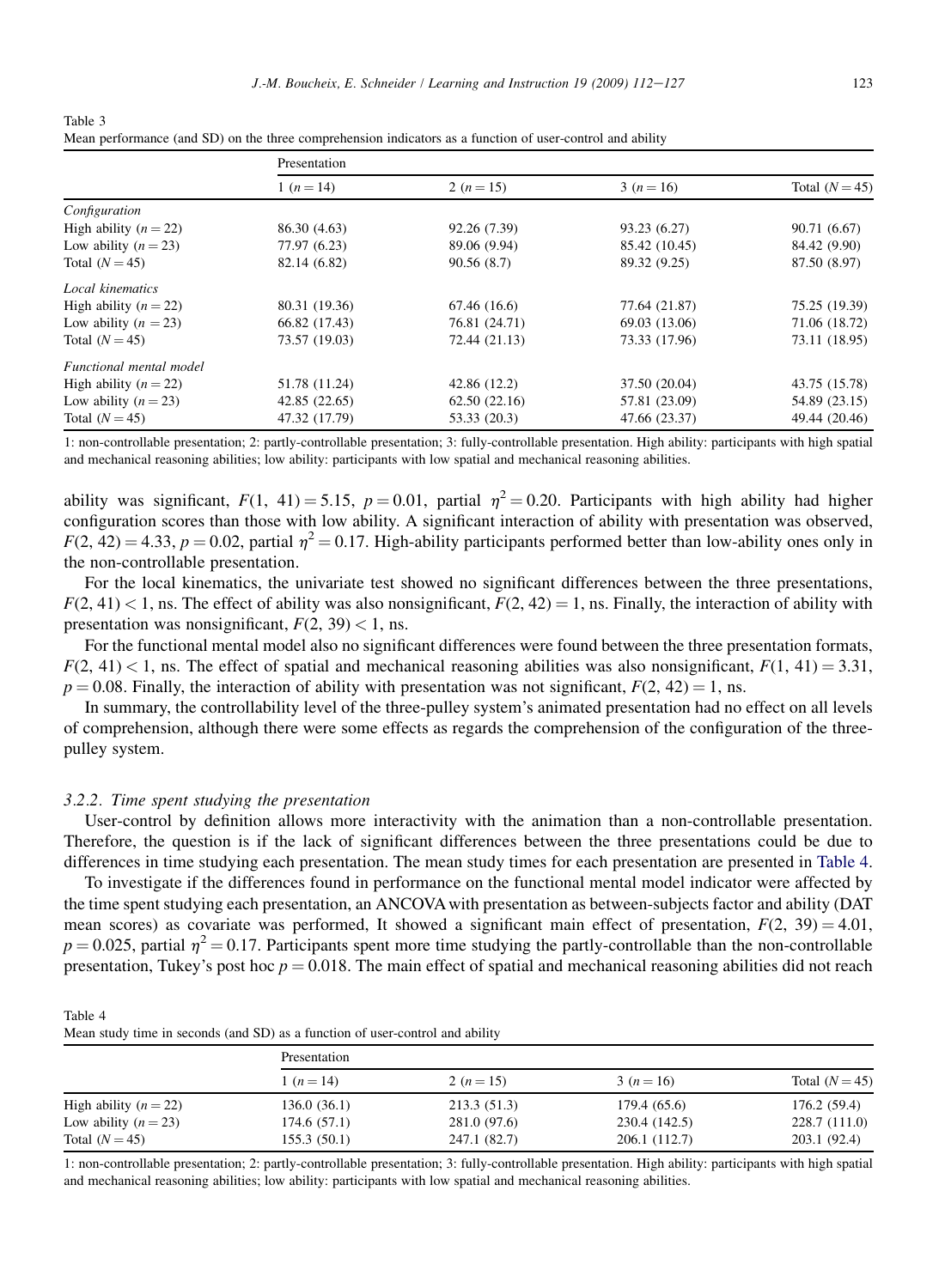significance,  $F(1, 39) = 2,26$ ,  $p < 0.14$ , partial  $\eta^2 = 0.06$ . A significant interaction was found between presentation and ability,  $F(2, 40) = 3.45$ ,  $p = 0.04$ , partial  $\eta^2 = 0.15$ . The low-ability participants performed better than the highability ones in the controllable presentations.

Because of the effect of presentation on study time, we carried out an ANCOVAwith performance on the functional mental model indicator as between-subjects factor, with study time and ability (DAT mean scores) as two covariates. This analysis showed a significant main effect of study time,  $F(1, 38) = 13.33$ ,  $p < 0.001$ , partial  $\eta^2 = 0.26$ , but no main effect of ability,  $F(1, 38) < 1$ , ns, or of presentation,  $F(2, 38) = 0.20$ , ns. Moreover, the ANCOVA showed a significant interaction between presentation and ability,  $F(2, 38) = 3.51$ ,  $p = 0.04$ , partial  $\eta^2 = 0.16$ . This interaction indicated that participants with high ability performed less well in the two controllable presentations than the lowability participants; on the contrary, they performed better in the non-controllable presentation. Participants with low ability had higher performance on the functional mental model indicator when compared to those in the controllable presentations. As the analysis of study time showed, low-ability participants spent more time with the controllable presentations than the high-ability ones. Therefore, study time is the critical factor when demanding levels of comprehension are posed rather than controllability by itself.

# 3.3. Conclusion

The controllability of the presentation by itself was not a powerful factor in improving comprehension. Hypothesis 3 that predicted higher comprehension of the functioning of the mechanical system in the two controllable presentations as compared to the non-controllable one was falsified. Experiment 2 showed also that user-controlled presentations provided participants with low ability an advantage in building a functional mental model of the threepulley system. This advantage did not exist for participants with high ability: a non-controllable presentation appeared suitable for them. In this way, Hypothesis 4 was verified. However, the benefits of controllable presentations were a function of the increase of study time, which is necessary for low-ability learners to integrate the information regarding the dynamic mechanical system.

## 4. General discussion

This research aimed to compare the effects of various multimedia presentations on comprehension of the functioning of a dynamic mechanical system. Experiment 1 tested the effect of static vs. animated illustrations that were used to convey a dynamic process. Experiment 2 tested the effect of user-control of the animated presentation.

In Experiment 1, it was found that a presentation with five integrated sequential static frames of the operation of the dynamic mechanical system was equivalent (and even better than) to an animated presentation as regards the formation of functional mental model. It was also better than sequential-independent-static-frame and single-static-frame presentations. These findings cannot be explained solely by the amount of information conveyed by the different presentations, because the integrated-sequential-static-frame presentation contained exactly the same amount of information as the sequential-independent-static-frame presentation. However, in the sequential-independent-staticframe presentation each new frame representing a different step of the dynamic process caused the disappearance of the previous step; as a consequence, the perceptual continuity of the local kinematics was disrupted and this created difficulties in retaining in memory the previous micro-step while processing a new one. This probably led to a lower integration of the information across the micro-steps. The integrated-sequential-static-frame presentation, which allowed direct visual comparisons between the micro-steps of the dynamic mechanical system, produced an improvement in the functional mental model, particularly for low mechanical reasoning and spatial ability participants.

In Experiment 2 it was found that user-control of the animation did not have a powerful effect on comprehension. Other recent studies about user-control and interactivity with animation showed the same results (Bétrancourt, 2005; [Boucheix, 2008; Kriz & Hegarty, 2004; Lowe, 1999, 2004\)](#page-14-0). Specifically, [Lowe \(1999, 2004\)](#page-15-0) showed that user-control of animations had no effect in tasks concerning meteorology, which is a conceptually complex task. On the other hand, [Schwan and Riempp \(2004\)](#page-15-0) found that user-control of a video presentation had a strong effect on procedural learning. Experiment 2, which involved the same dynamic mechanical system as Experiment 1, revealed an intermediate pattern of results. Our research showed a positive effect of user-control on functional mental model only for participants with low spatial and mechanical reasoning abilities; for participants with high ability the two controllable presentations led to a deterioration of comprehension.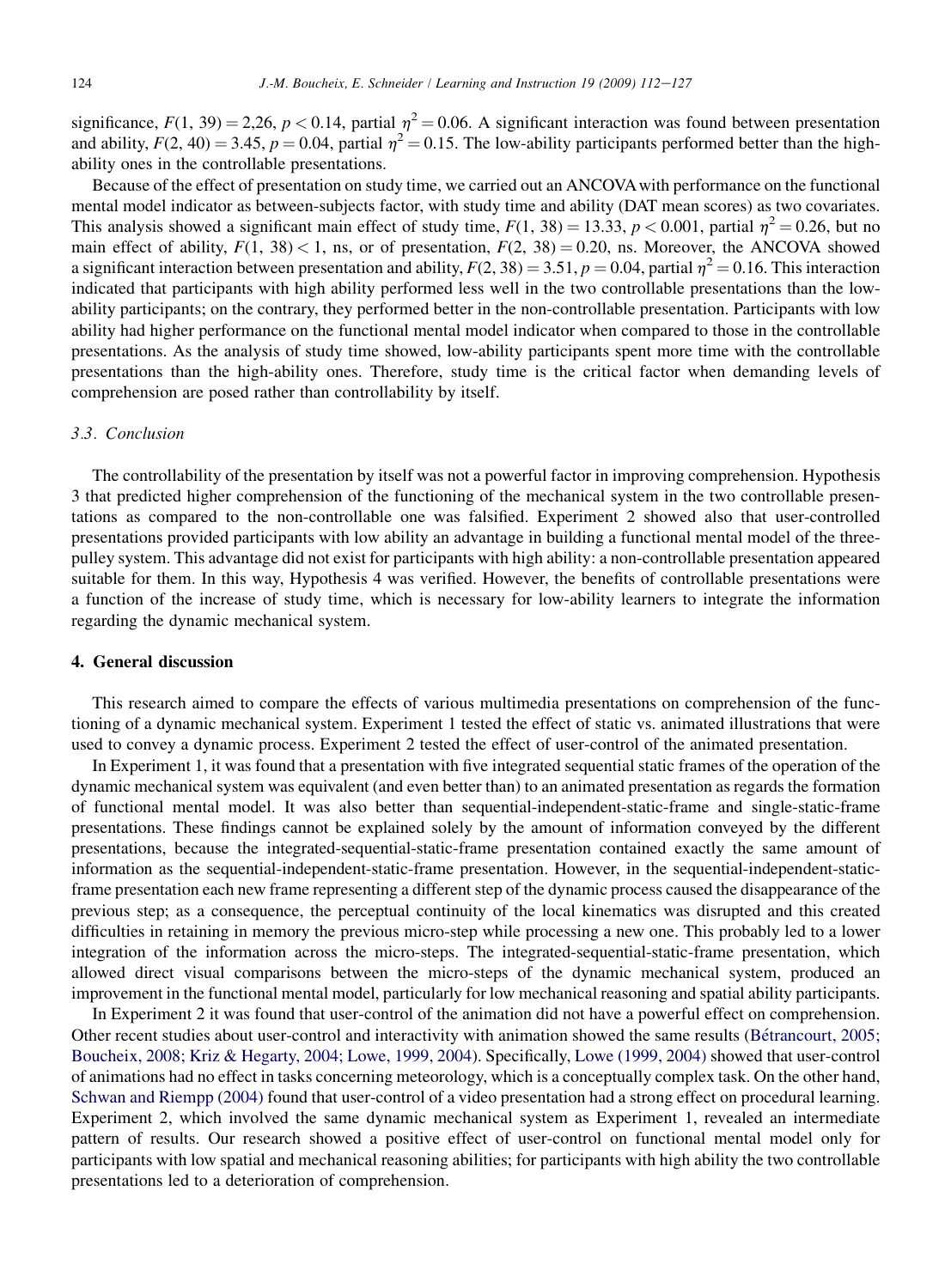Several questions arise from our results that need to be discussed. The first question concerns the differences between the two experiments as regards the role of spatial and mechanical reasoning abilities. We found a ''classical'' effect [\(Hegarty, 2005](#page-14-0)) of spatial and mechanical reasoning abilities on processing mechanical content in favour of the high-ability participants in Experiment 1 but not in Experiment 2. How can it be that high spatial and mechanical reasoning abilities interfere with learning from controllable animated presentations? This kind of interference between interactivity level and expertise has already been found in the past (Bétrancourt, 2005; Paas et al., 2007). In Experiment 2, the differences between high- and low-ability participants, in favour of the latter, were related to the time spent studying the three-pulley system presentation. The high-ability participants spent less time than the lowability ones studying the presentation. Moreover, the analysis of study time as a covariate showed a strong effect of study time but no effect of the controllability factor. Therefore, study time appeared to be the main factor that differentiated comprehension at the level of functional mental model. Of course, the use of the control features of the animation could have influenced the length of study time. Moreover, the partly-controllable presentation, which provided a segmentation of the mechanical process, might have helped low-ability participants as the integratedsequential-static-frames presentation in Experiment 1.

On the other hand, two explanations can be evoked to explain the pattern of the high-ability participants' results in Experiment 2. One explanation could be related to a presentation-compatibility problem. The controllable animations might have generated information-delivery features that did not correctly match the dynamic internal model formed by high-ability participants, or that appeared redundant and useless. A second possibility concerns the effective use of the animation's control properties. The efficiency of user-controllability could depend on its active use by learners (Bétrancourt, 2005; Boucheix, 2008; Lowe, 2004). Learners with high spatial and mechanical reasoning abilities might have made little use of user-controllability; for example, they might have just tested how to operate the threepulley system, using only one time and quickly the user-control device. This behaviour has already been observed with experts dealing with new designs of well-known systems [\(Cobb & Fraser, 2005; Rieber, 2005\)](#page-14-0).

Evidently, further research concerning user-control is needed with respect to users' activities during task processing. From an educational point of view, our results suggest that, in some cases, interactive designs that might help low-ability learners are not adaptive for high-ability learners as these designs may demand that low-complexity tasks be performed by high-ability learners. This finding could be similar to the ''expertise reversal effect''? Instructional techniques that are highly effective with inexperienced learners, by reducing working memory load, can lose their effectiveness and even have negative consequences when used with more experienced learners [\(Ayres & Paas, 2007;](#page-14-0) [Kalyuga, Ayres, Chandler, & Sweller, 2003; Paas et al., 2007\)](#page-14-0).

A second question that should be discussed with respect to the present findings concerns the specific mechanical content we tested. Content seems to be an important factor in the choice of visualization techniques. The segmentation design used in Experiment 1 and the controllable presentations used in Experiment 2 could be efficient for some tasks or knowledge domains but not for others, more abstract or complex ones. For example, a computer screen filled with a series of highly complex graphics could lead to a higher cognitive load than animations. Future research is needed to test this assumption.

A third question that may be evoked deals with the relationship between gender and cognitive abilities. The great majority of the participants in the present two experiments were females. Previous research showed differences between males and females as regards spatial abilities. These differences particularly concern mental rotation and manipulation tasks [\(Cornoldi & Vecchi, 2003; Halpern & Collaer, 2005\)](#page-14-0). Gender-related factors (e.g., processing strategy) might explain some of the differences of our findings from those of other studies. However, research on DAT's Normalization Scale (the test we used in our research), showed no significant differences between males and females as regards the Spatial Relations test (DAT manual; [Bennett et al., 2002](#page-14-0), p. 46). Moreover, spatial abilities, as well as mechanical reasoning abilities, of our participants were situated in the sixth class out of 11 of the Normalization Scale of this test. Therefore, it can be argued that probably gender is not a factor that affected our findings and the explanation lies elsewhere.

#### Acknowledgements

Authors would like to thank Stéphane Argon for help in building the experimental material. Authors would also like to thank very much the three anonymous reviewers and the Editor Anastasia Elfkides for her helpful critical reading of the previous version of this article.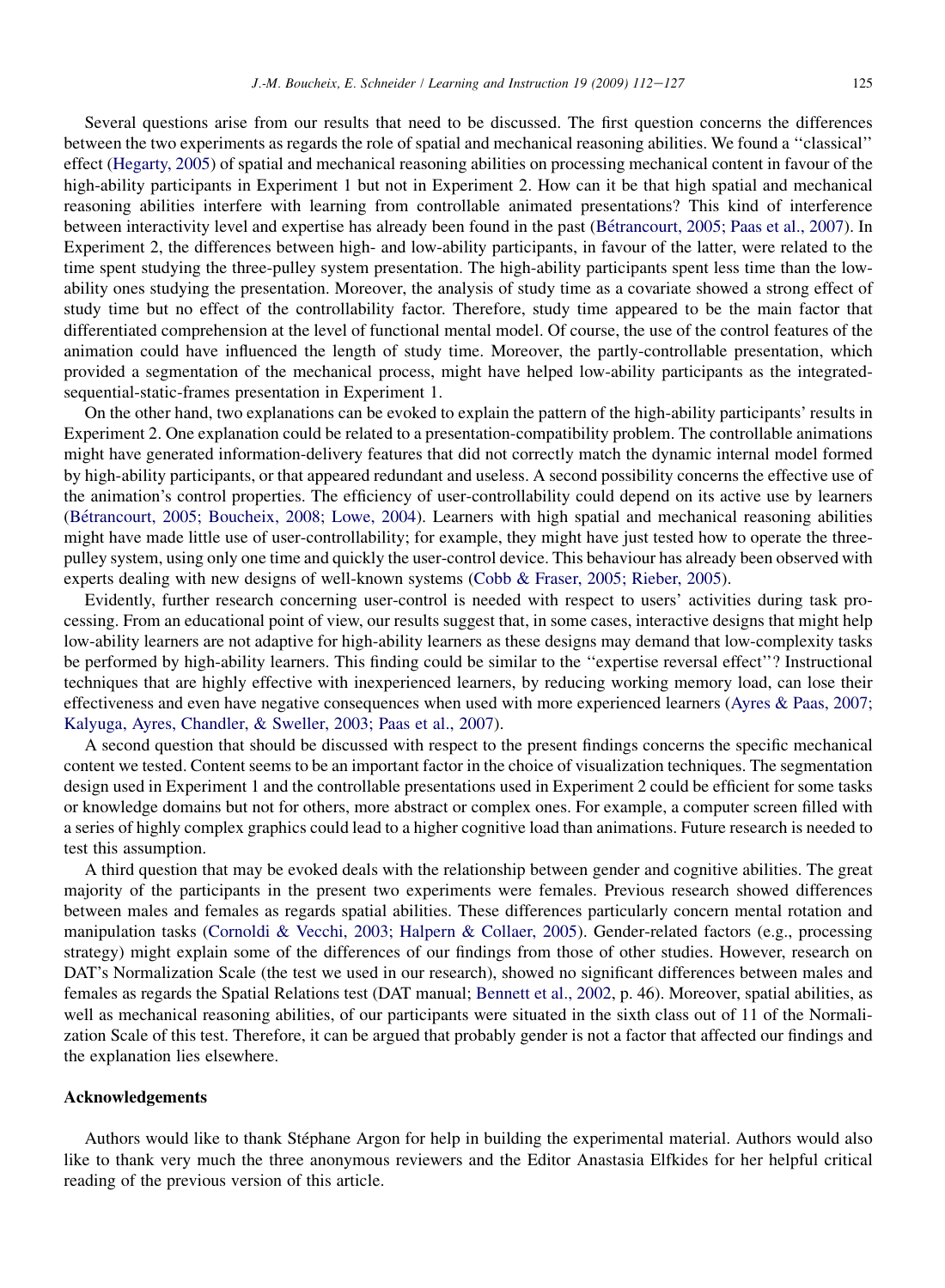## <span id="page-14-0"></span>References

- Ayres, P., & Paas, F. (2007). Can the cognitive load approach make instructional animations more effective? Applied Cognitive Psychology, 21,  $811 - 820.$
- Bennett, G. K., Seashore, H. G., & Wesman, A. G. (2002). Differential aptitude test (5th ed.). Paris, France: ECPA.
- Bétrancourt, M. (2005). The animation and interactivity principles in multimedia learning. In R. Mayer (Ed.), The Cambridge handbook of multimedia learning (pp. 287-296). Cambridge, UK: Cambridge University Press.
- Bétrancourt, M., Bauer-Morrison, J., & Tversky, B. (2001). Les animations sont-elles vraiment plus efficaces?. [Are animations really more efficient?] Revue d'Intelligence Artificielle, 14, 149-166.
- Bétrancourt, M., Dillenbourg, P., & Clavien, L. Reducing cognitive load in learning from animation: impact of delivery features. In J.-F. Rouet, R. K. Lowe, & W. Schnotz (Eds.), Multimedia comprehension. Amsterdam: Elsevier, in press.
- Bétrancourt, M., & Réalini, N. (2005, June). Le contrôle sur le déroulement de l'animation [Control on the development of animations]. Paper presented at the 11th Journées d'Etude sur le Traitement Cognitif des Systèmes d'Information Complexes (JETCSIC) - Workshop. Nice, France: Cognitive Processing of Complex Information Systems.
- Bétrancourt, M., & Tversky, B. (2000). Effect of computer animation on user's performance: a review. Le Travail Humain, 63(4), 311-329.
- Bogacz, S., & Trafton, J. G. (2005). Understanding dynamic and static displays: using images to reason dynamically. Cognitive Systems Research,  $6, 312 - 319.$
- Boucheix, J. M. (2008). Young learners' control of technical animations. In R. Lowe, & W. Schnotz (Eds.), Learning with animation: Research and implications for design (pp. 208-234). Cambridge, UK: Cambridge University Press.
- Boucheix, J. M., & Guignard, H. (2005). Which animation condition can improve text comprehension in children? European Journal of Psychology of Education,  $20(4)$ ,  $369-388$ .
- Catrambone, R., & Fleming Seay, A. (2002). Using animation to help students learn computer algorithms. Human Factors, 44(3), 495-511.
- Cobb, S., & Fraser, D. S. (2005). Multimedia learning in virtual reality. In R. Mayer (Ed.), The Cambridge handbook of multimedia learning (pp. 525-548). Cambridge, UK: Cambridge University Press.
- Cornoldi, C., & Vecchi, T. (Eds.). (2003). Visuo-spatial working memory and individual differences: Essays in cognitive psychology. Hove, UK: Psychology Press.
- Garg, A. X., Norman, G. R., Spero, L., & Maheshwari, P. (1999). Do virtual computer models hinder anatomy learning? Academic Medicine, 74,  $87 - 89.$
- Garg, A. X., Norman, G. R., & Sperotable, L. (2001). How medical students learn spatial anatomy. The Lancet, 357, 363-364.
- Halpern, D. F., & Collaer, D. A. (2005). Sex differences in visuospatial abilities: more than meets the eye. In P. Shah, & A. Miyake (Eds.), Handbook of visuospatial thinking (pp. 170–212). Cambridge, UK: Cambridge University Press.
- Harrison, S. M. (1995). A comparison of still, animated, or non illustrated on-line help with written or spoken instructions in a graphical user interface. In I. R. Katz, R. Mack, L. Marks, M. B. Rosson, & J. Nielsen (Eds.), Proceedings of the ACM conference on human factors in computing systems (pp. 82-89). Denver, CO: ACM.
- Hegarty, M. (1992). Mental animation: inferring motion from static displays of mechanical systems. Journal of Experimental Psychology: Learning, Memory, & Cognition,  $18(5)$ ,  $1084-1102$ .
- Hegarty, M. (2004). Mechanical reasoning by mental simulation. Trends in Cognitive Sciences, 8(6), 280-285.
- Hegarty, M. (2005). Multimedia learning about physical systems. In R. Mayer (Ed.), The Cambridge handbook of multimedia learning (pp. 447-465). Cambridge, UK: Cambridge University Press.
- Hegarty, M., & Just, M. A. (1993). Constructing mental models from texts and diagrams. Journal of Memory and Language, 32, 717–742.
- Hegarty, M., & Kozhevnikov, M. (1999). Types of visual-spatial representations and mathematical problem solving. Journal of Educational  $Psychology, 91, 684–689.$
- Hegarty, M., Kriz, S., & Cate, C. (2003). The roles of mental animations and external animations in understanding mechanical systems. Cognition and Instruction,  $21(4)$ ,  $325-360$ .
- Hegarty, M., & Sims, V. K. (1994). Individual differences in mental animation during mechanical reasoning. Memory & Cognition, 22, 411-430.
- Hegarty, M., & Steinhoff, K. (1997). Individual differences in the use of diagrams as external memory in mechanical reasoning. Learning and Individual Differences, 9, 19-42.
- Hegarty, M., & Waller, D. A. (2005). Individual differences in spatial abilities. In P. Shah, & A. Myake (Eds.), The Cambridge handbook of visuo spatial thinking (pp.  $121-169$ ). New York: Cambridge University Press.
- Hidrio, C., & Jamet, E. (2002). Compréhension d'un dispositif technique: Apports d'une illustration dynamique et des traitements multiples [Comprehension of technical device: impact of a dynamic illustrations and of multiple processing]. Psychologie Française, 47, 61–67.
- Isaak, M. I., & Just, M. A. (1995). Constraints on the processing of rolling motion: the curtate cycloïd illusion. Journal of Experimental Psychology: Human Perception and Performance, 21(6), 1391-1408.
- Kalyuga, S., Ayres, P., Chandler, P., & Sweller, J. (2003). The expertise reversal effect. Educational Psychologist, 38, 23-31.
- Kinze, C. K., Sherwood, R. D., & Loofbourrow, M. (1989). Simulation software versus expository texts: a comparison of retention across two instructional tools. Reading Research and Instruction,  $28$ ,  $41-49$ .
- Kriz, S., & Hegarty, M. (2004). Constructing and revising mental models of a mechanical system: the role of domain knowledge in understanding external visualizations. In K. Forbus, D. Gentner, & T. Regier (Eds.), Proceedings of the 26th annual conference of the cognitive science society  $(pp. 156-171)$ . Mahwah, NJ: Erlbaum.
- Kriz, S., & Hegarty, M. (2007). Top-down and bottom-up influences on learning from animations. International Journal of Human-Computer Studies, 65(11), 911-930.